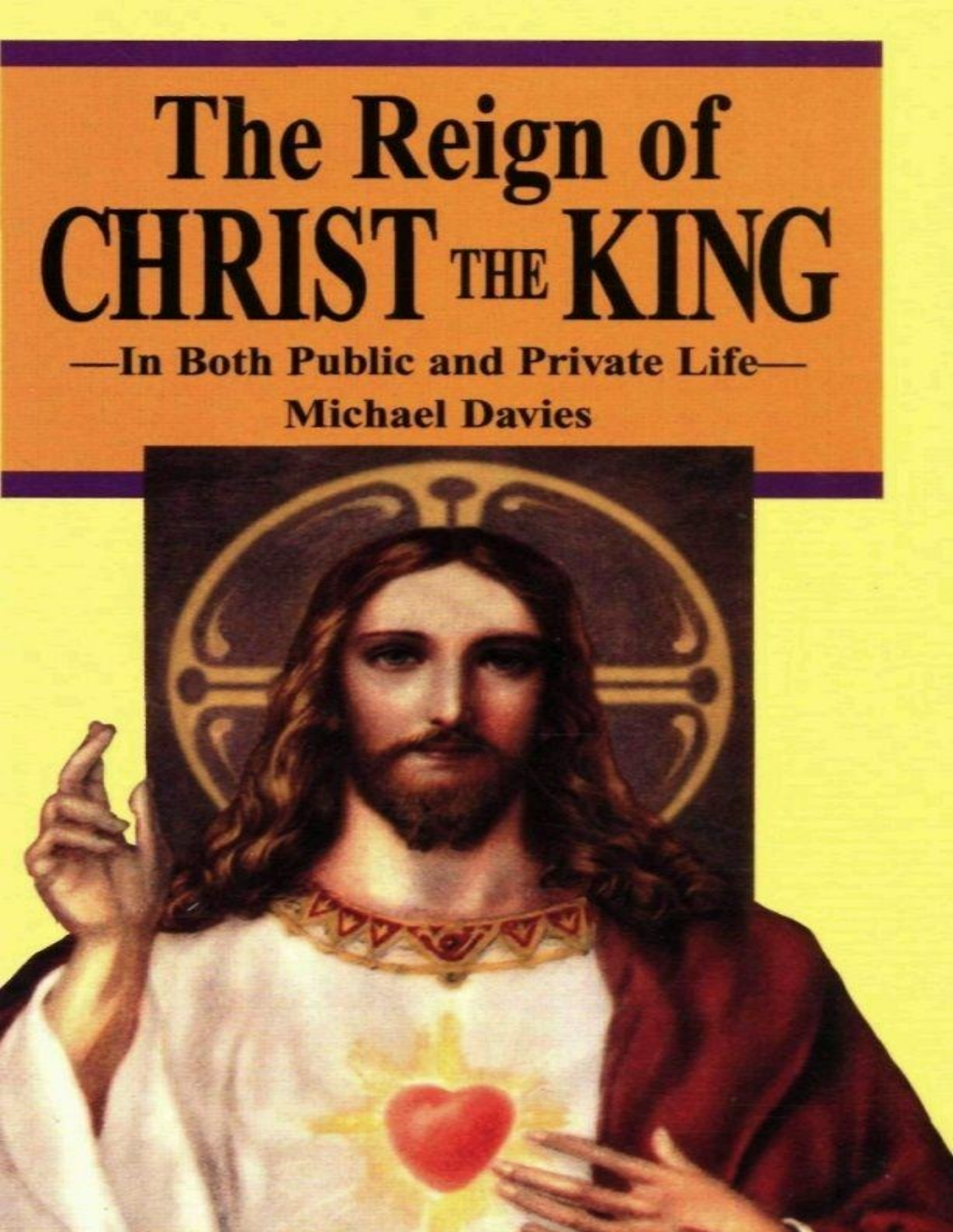# **The Reign of Christ the King**

**Michael Davies**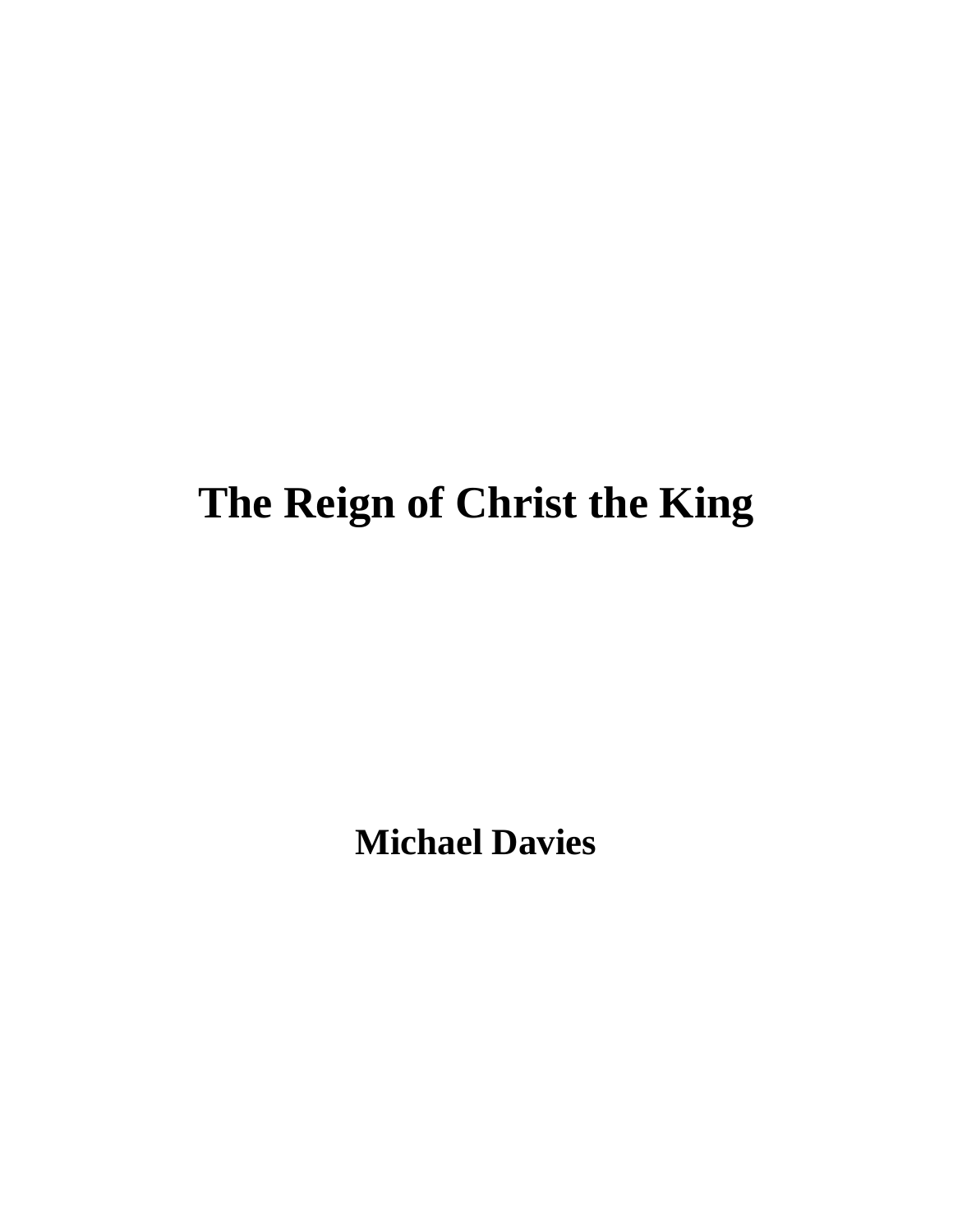Copyright © 1992 by TAN Books and Publishers, Inc.

All rights reserved. Except for brief excerpts, this booklet may not be reproduced in whole or in part, by any method of reproduction, mechanical or electronic, without the written permission of the Publisher.

Library of Congress Catalog Card No: 92-61180

TAN BOOKS Charlotte, North Carolina

1992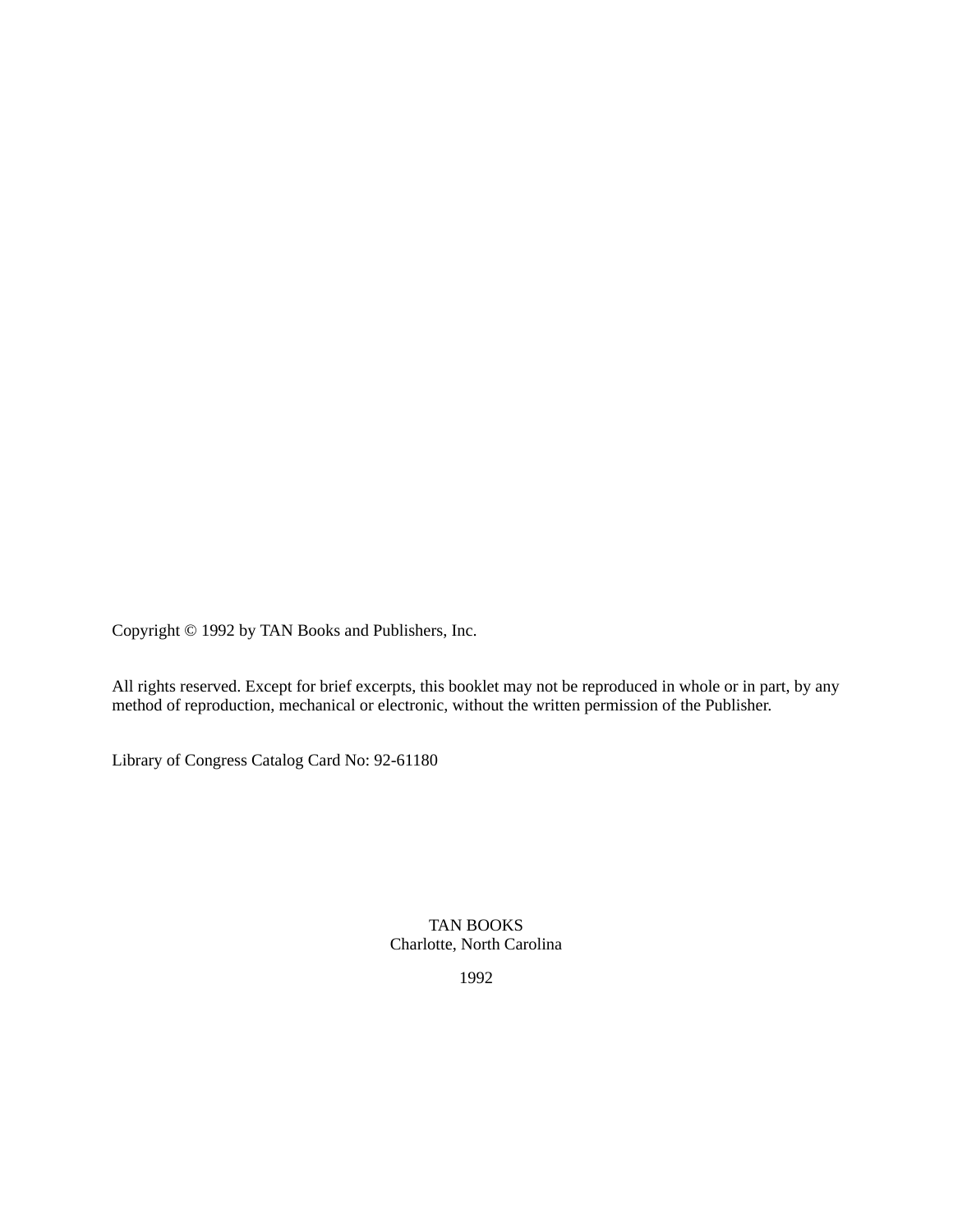"Pilate therefore said to him: Art thou a king then? Jesus answered: Thou sayest that I am a king. For this was I born, and for this came I into the world." *—John* 18:37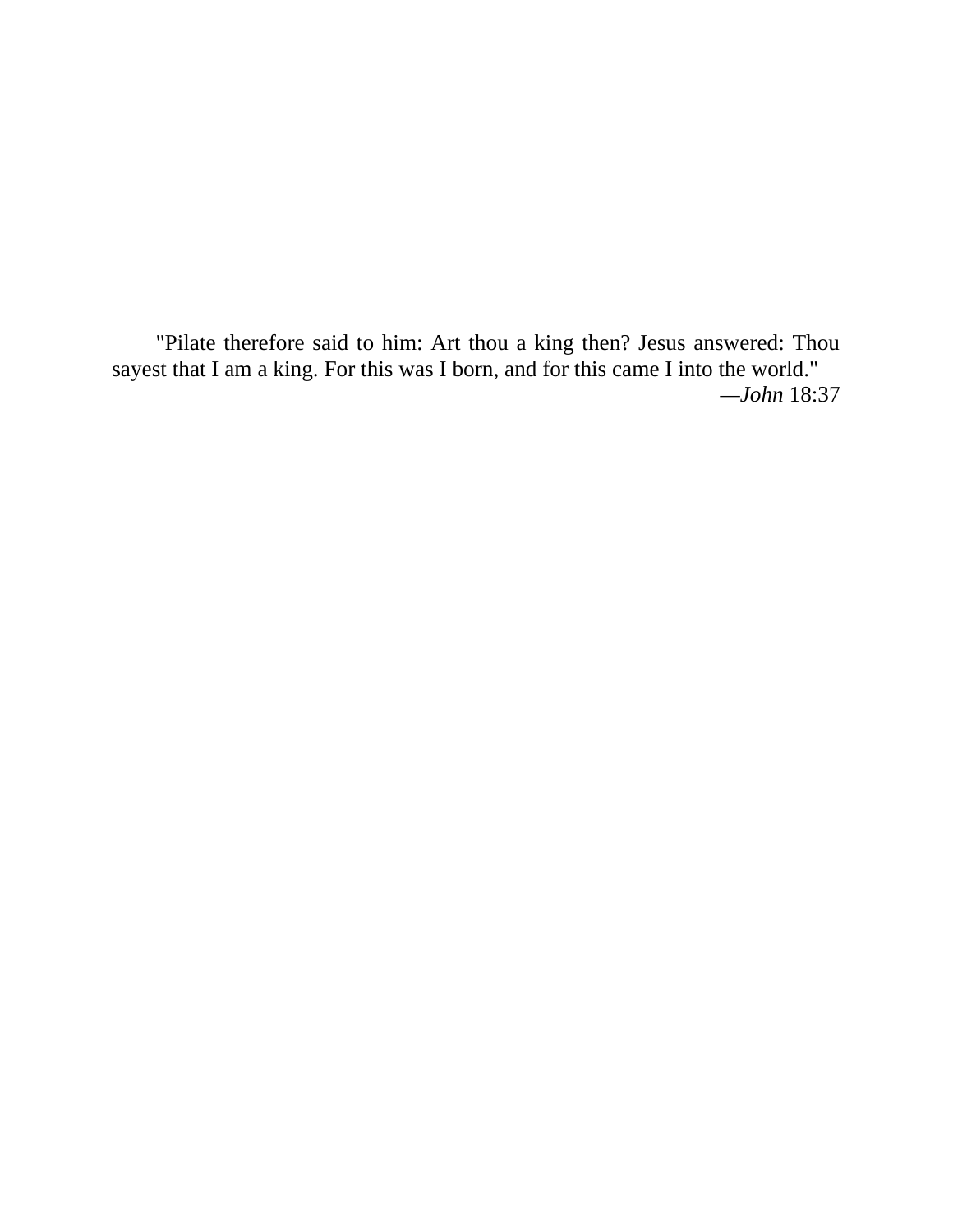## **CONTENTS**

Christ's [Kingship](#page-6-0) Ignored in the Church? The [Universal](#page-7-0) Rights of Christ The Social [Kingship](#page-8-0) of Christ The Rise of a Heresy: [Authority](#page-10-0) Comes from the People The Church and [Democracy](#page-12-0) The [Declaration](#page-13-0) of the Rights of Man What Is a ["Right"?](#page-15-0) Civil Law and the [Eternal](#page-16-0) Law [Reaction](#page-18-0) to *Quas Primas* Liberty of [Conscience?](#page-19-0) What Is [Liberalism?](#page-19-1) If Christ Is [Dethroned,](#page-20-0) We Become Inhuman The Feast of [Christ](#page-21-0) the King To [Restore](#page-21-1) the Reign of Christ Our First [Task](#page-25-0)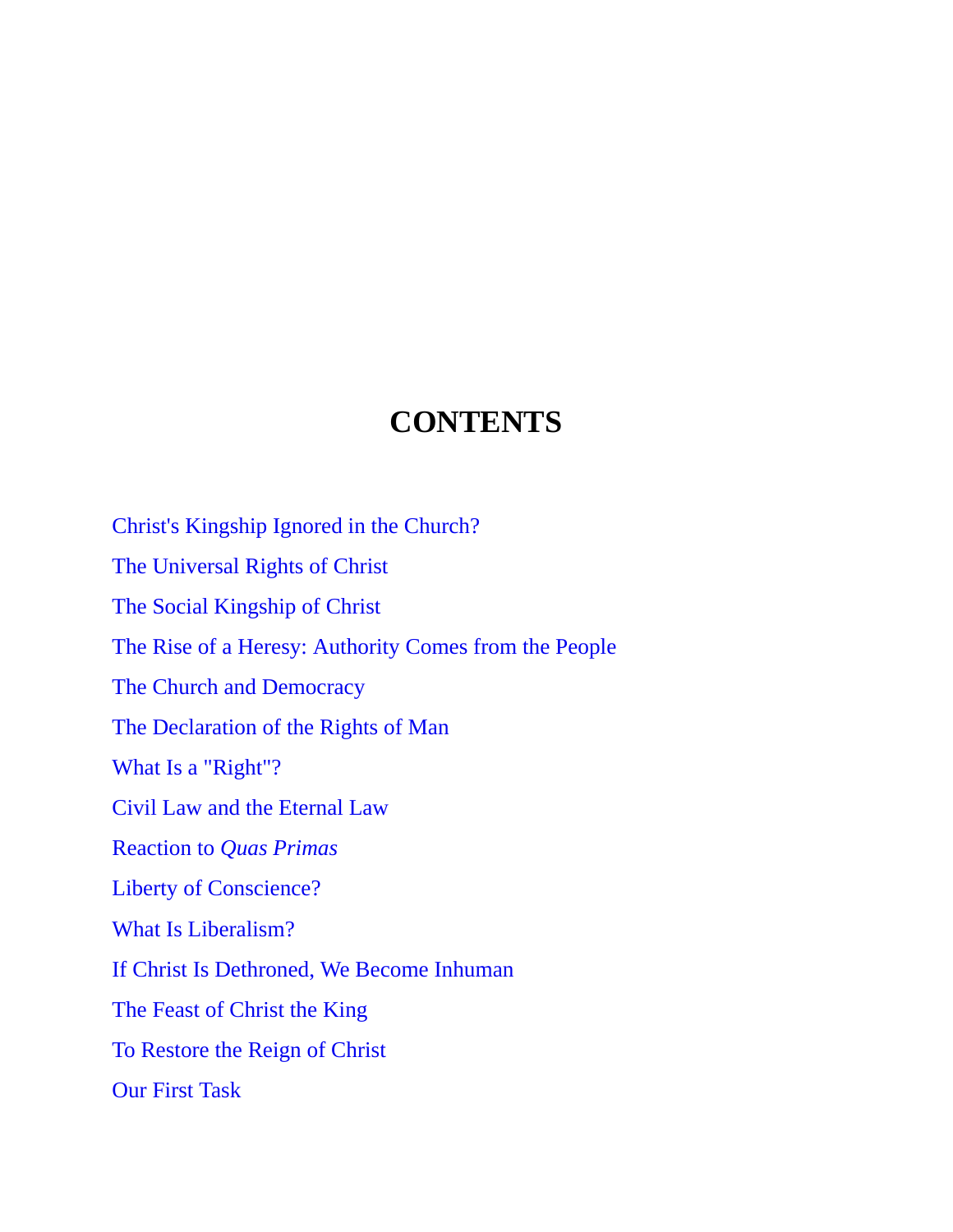This book is a slightly adapted version of a talk given by Michael Davies at the VNI Conference in the Chicago area in November of 1991. VNI—Voice Network International—is an organization based in the Chicago area and run by Catholic laymen to promote solid Catholic restoration in the Church.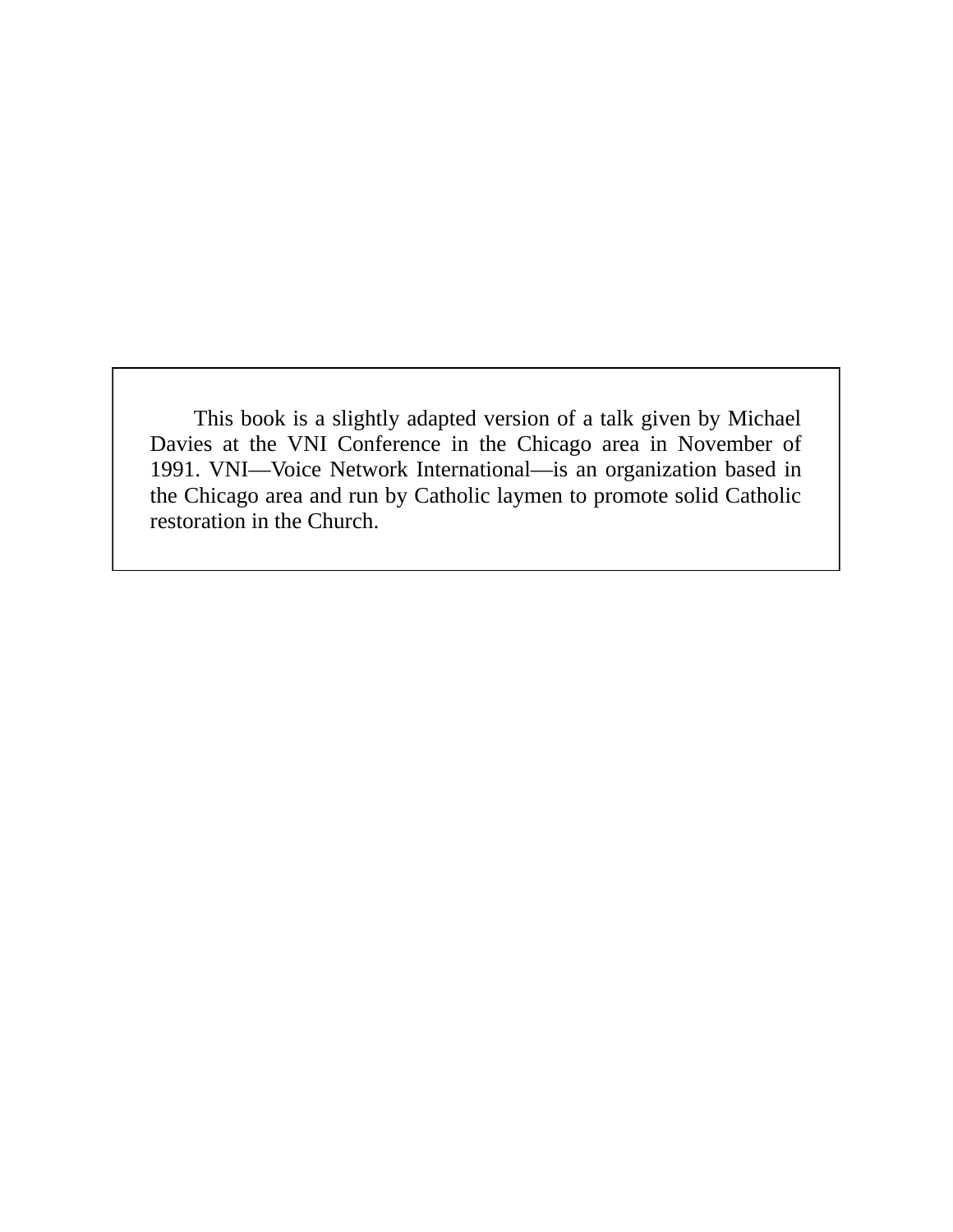### **THE REIGN OF CHRIST THE KING**

On 11 December 1925 Pope Pius XI promulgated his encyclical letter *Quas Primas*, on the Kingship of Christ. The encyclical dealt with what the Pope described correctly as "the chief cause of the difficulties under which mankind was laboring."

Pope Pius XI explained that the manifold evils in the world are due to the fact that the majority of men have thrust Jesus Christ and His holy law out of their lives; that Our Lord and His holy law have no place either in private life or in politics; and, as long as individuals and states refuse to submit to the rule of our Saviour, there will be no hope of lasting peace among nations. Men must look for the peace of Christ in the Kingdom of Christ—*Pax Christi in Regno Christi*.

#### CHRIST'S KINGSHIP IGNORED IN THE CHURCH?

<span id="page-6-0"></span>In the February, 1976 issue of *Approaches*, Hamish Fraser stated with, alas, complete accuracy, that *Quas Primas* is virtually ignored by the so-called Catholic nations and by the Catholic clergy. It was, he lamented, the greatest non-event in the entire history of the Church.

What is it that caused the Catholic clergy, and the bishops of the world in particular, to be so embarrassed by this encyclical that it was virtually ignored at the time of its promulgation, and has been all but forgotten in the post-Vatican-II epoch? What is it about this encyclical which caused its teaching to be passed over in silence, if not actually contradicted, by the Second Vatican Council? It is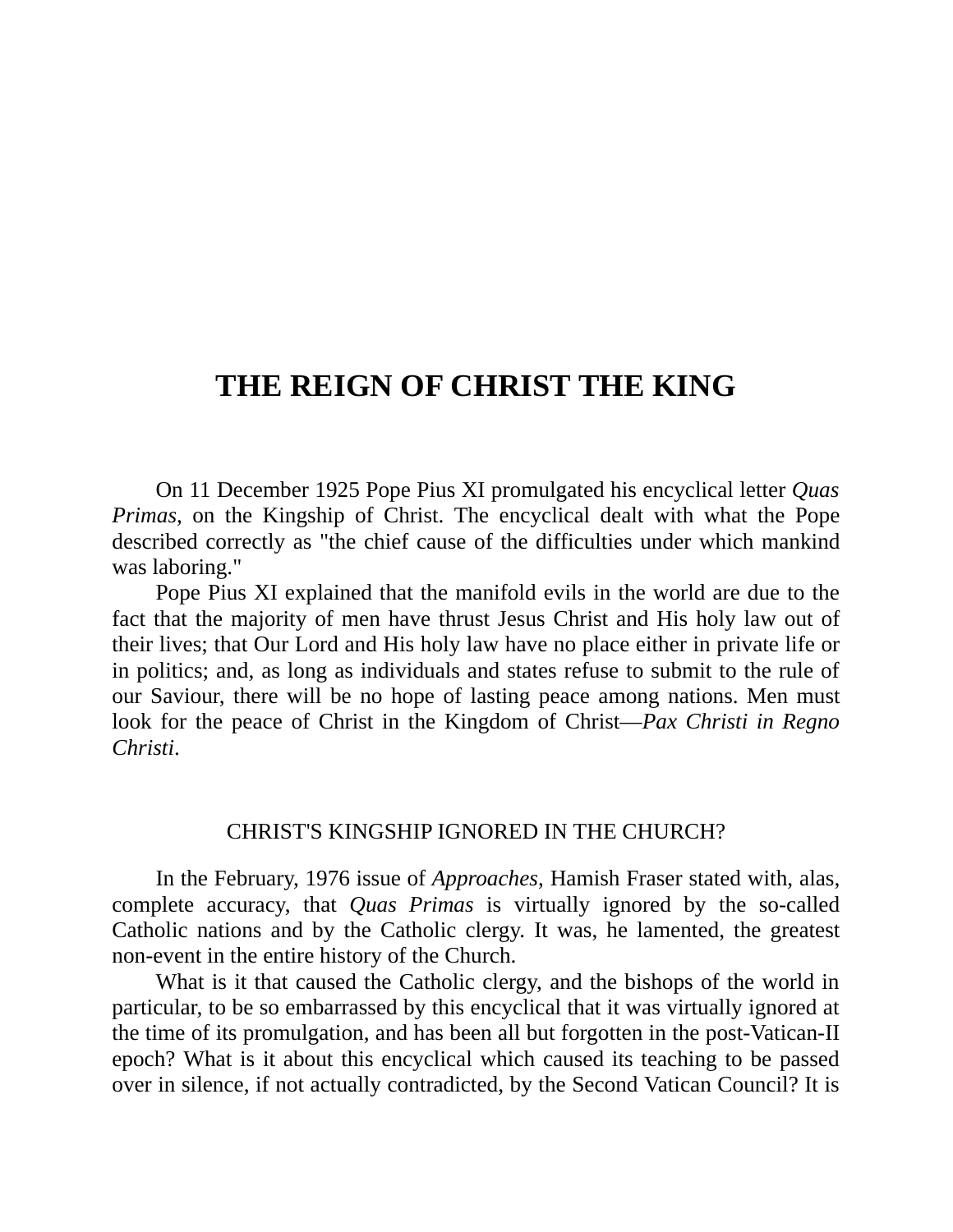an incontrovertible fact that this Council conspicuously and, one must conclude, deliberately, failed to reaffirm the teaching of *Quas Primas*.

#### THE UNIVERSAL RIGHTS OF CHRIST

<span id="page-7-0"></span>The answer to these questions is that in this encyclical Pope Pius XI reaffirmed the unbroken teaching of his predecessors upon the papal throne that *states* as well as individuals must submit themselves to the rule of Christ the King. In affirming this fundamental truth of our faith, Pope Pius was not referring simply to Catholic nations, or even to Christian nations, but to the whole of mankind. He stated this truth unequivocally by quoting a passage from the encyclical *Annum Sacrum* of Pope Leo XIII:

The empire of Christ the King includes not only Catholic nations, not only baptized persons who, though of right belonging to the Church, have been led astray by error, or have been cut off from her by schism, but also all those who are outside the Christian faith; so that truly the whole of mankind is subject to the power of Jesus Christ.

All men, both as individuals and as nations, are subject to the rule of Our Lord Jesus Christ the King, and this for two reasons. *Firstly*, because, as God, He is our Creator. *Psalm* 32 summarizes the correct Creator-creature relationship in the following inspired terms:

Let all the earth fear the Lord: and let all the inhabitants of the world be in awe of him. For he spoke and they were made: he commanded and they were created.

"For he spoke and they were made: he commanded and they were created." God is our Creator. We are His creatures. Without Him we would not exist. We owe Him everything, and He owes us nothing. Those who are created have an *absolute* obligation to love and serve their Creator. This obligation is unqualified; there are no "ifs," no "buts," and, as we shall see, no question of any possible *right* on the part of any man at any time to withhold his obedience.

It is only when men live their lives within the correct perspective of the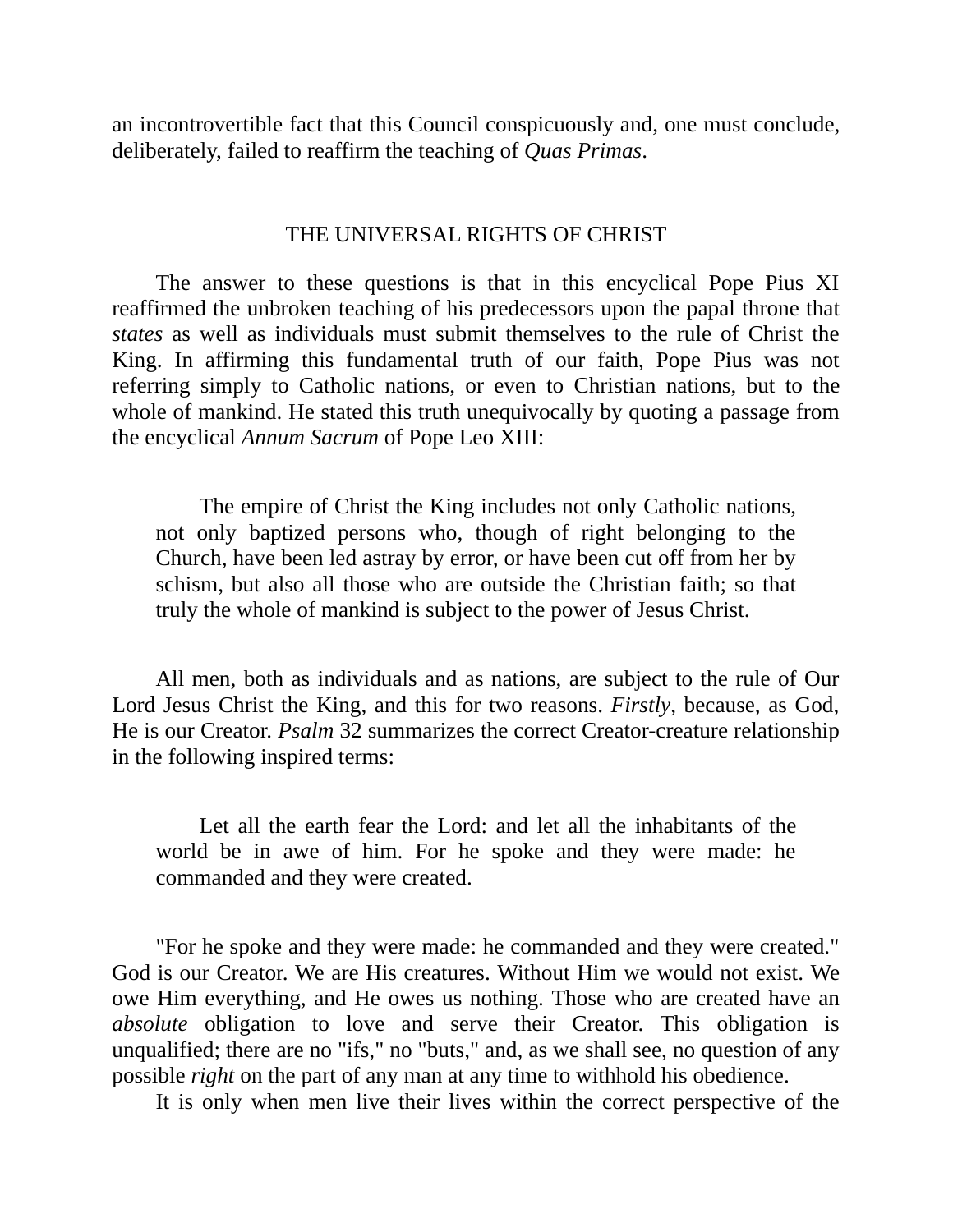Creator-creature relationship that social and political harmony and order prevail. "The peace of Christ in the Kingdom of Christ." When men repudiate this relationship, disharmony and disorder take over, the disharmony and disorder of sin, the disharmony and disorder introduced for the first time into the whole of creation when the Archangel Lucifer, the most magnificent of all God's creatures, was overcome with pride and boasted: *Non serviam—*"I will not serve." The Catechism teaches us that our purpose in life is to know, love, and serve God in this world so that we can be happy with Him forever in the next. We cannot claim to love God if we do not serve Him, and we cannot claim to serve God if we do not subject ourselves to the law of Christ the King. "If you love me," He warned, "keep my commandments." (*John* 14:15).

In *Quas Primas*, Pope Pius XI explains the second reason that we must subject ourselves to Our Lord. He explains the beautiful and profound truth that Christ is our King by acquired, as well as by natural right, for He is our Redeemer. "Would that those who forget what they have cost our Saviour," the Pope admonished us, "might recall the words: 'You were not redeemed with corruptible things, but with the Precious Blood of Christ, as of a lamb unspotted and undefiled.' We are no longer our own, for Christ has purchased us 'with a great price'; our very bodies are the 'members of Christ.'"

The double claim of Our Lord Jesus Christ to our allegiance, as our Creator and our Redeemer, is well summarized in the Book of the Apocalypse, where St. John tells us that Christ is "the ruler of the kings of the earth." (*Apoc*. 1:5). The fact that the kings of the earth—in other words, the nations and those who rule them—are subject to the Kingship of Christ pertains to what is known as His *Social Kingship*, that is, His right to rule over societies as well as individuals.

#### THE SOCIAL KINGSHIP OF CHRIST

<span id="page-8-0"></span>No one claiming to be a Christian would, one hopes, dispute the fact that as individuals we must submit ourselves to the rule of Christ the King, but very few Christians, Catholics included, and conservative Catholics among them, understand, let alone uphold, the Social Kingship of Our Lord Jesus Christ. This is an attitude which is very common among certain well-known politicians in the United States who, while claiming to be Catholics, state with apparent pride that they do not permit their private beliefs to impinge upon their public duties. They uphold with apparent certainty the principle of the separation of Church and State. (This is a very strange attitude for a Catholic to take, but some of these politicians appear to be very strange Catholics.)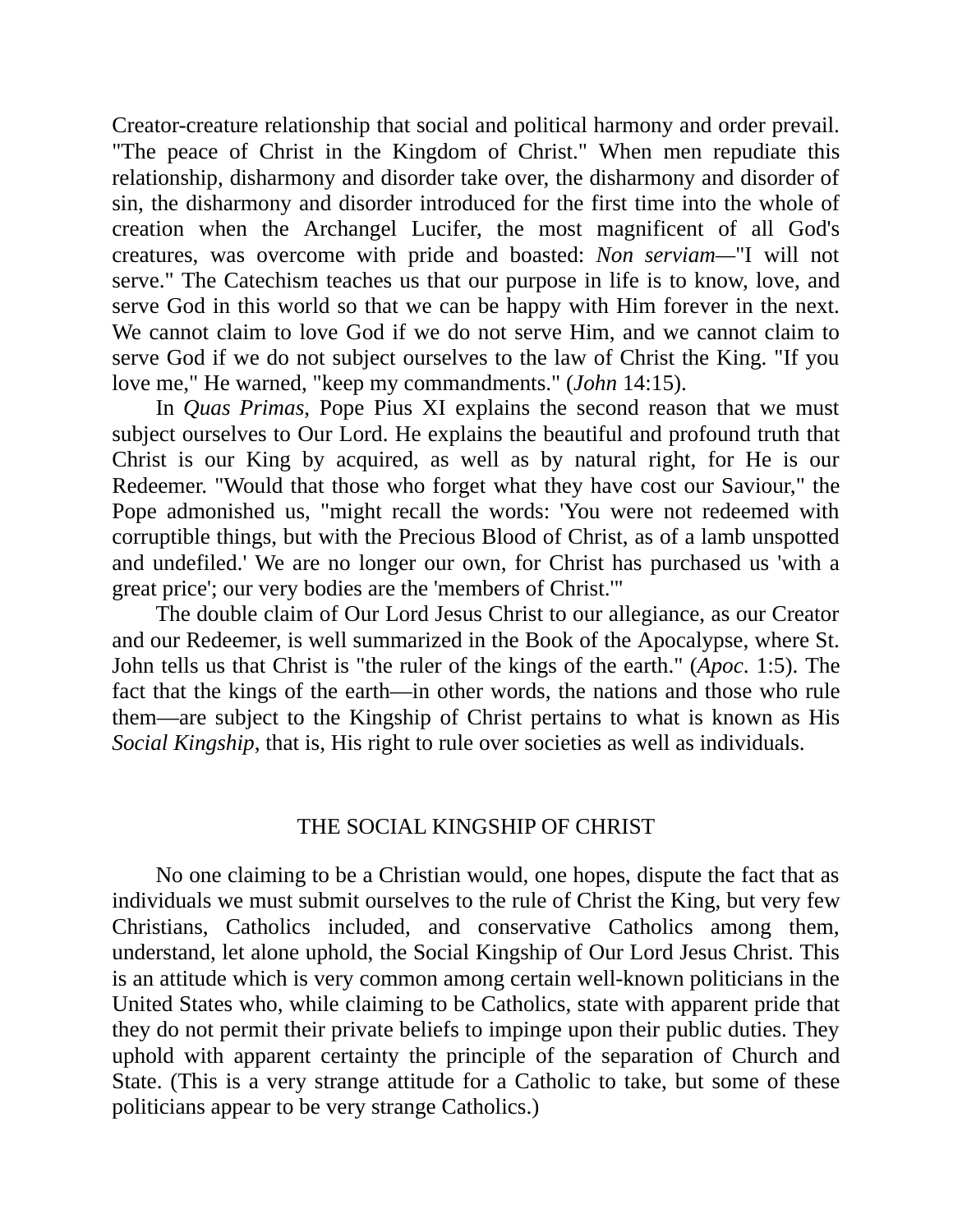The separation of Church and State was condemned unequivocally by the Roman Pontiffs until the Second Vatican Council. The Church's teaching is that the State has an obligation to render public worship to God in accord with the teachings of the True Church, the Catholic Church, and positively to *aid* the Catholic Church in the carrying out of her functions. The State does not have the right to remain neutral regarding religion, much less to pursue a secular approach in its policies. A secular approach is by that very fact an anti-God and an anti-Christ approach. This unequivocal teaching was summarized very clearly by Pope St. Pius X, who, in his encyclical *Vehementer Nos*, condemned the principle of the separation of Church and State as "an absolutely false and most pernicious thesis."

The practical consequences of this Catholic teaching are difficult to imagine for those of us who have known nothing but a secular state, in which the State claims to have no responsibilities in matters of religion and morality. (The secular state outlaws certain immoral acts, not because they are immoral, but because the majority wish them outlawed.) Nevertheless, we must admit that this claim of the secular state is profoundly wrong.

The only word adequate to describe the claim by a Catholic politician that he will not allow his private beliefs to impinge upon his public duties is blasphemy—or at least open rebellion against God. For the Commandments of God are binding in public as well as in private, and it is blasphemous for a Christian to maintain the contrary.

The Commandment "Thou shalt not kill" precludes the taking of innocent human life. We can take another human life only as an act of self-defense, to save our lives, those of our families or friends or our fellow citizens against an unjust aggressor; but never, never, never, does any human being have the right to take the life of an innocent person. Unborn infants certainly come into this category, a fact stated forcefully, courageously, and unambiguously by our Holy Father Pope John Paul II in his encyclical letter *Centesimus Annus* of 1 May 1991, commemorating the centenary of Pope Leo XIII's encyclical *Rerum Novarum*. May God bless him for it.

Who could be more innocent of aggressive intent than an unborn child within the womb of his mother? Who could be more clearly protected by God's absolute prohibition against taking the life of the innocent than an unborn child within the womb of his mother?

What exactly is a politician such as Governor Cuomo claiming when he states that he is personally against abortion but that, as a politician, he must respect the right of a woman to murder her unborn baby? He is basing this alleged right on the fact that it has been "granted" by the law of the United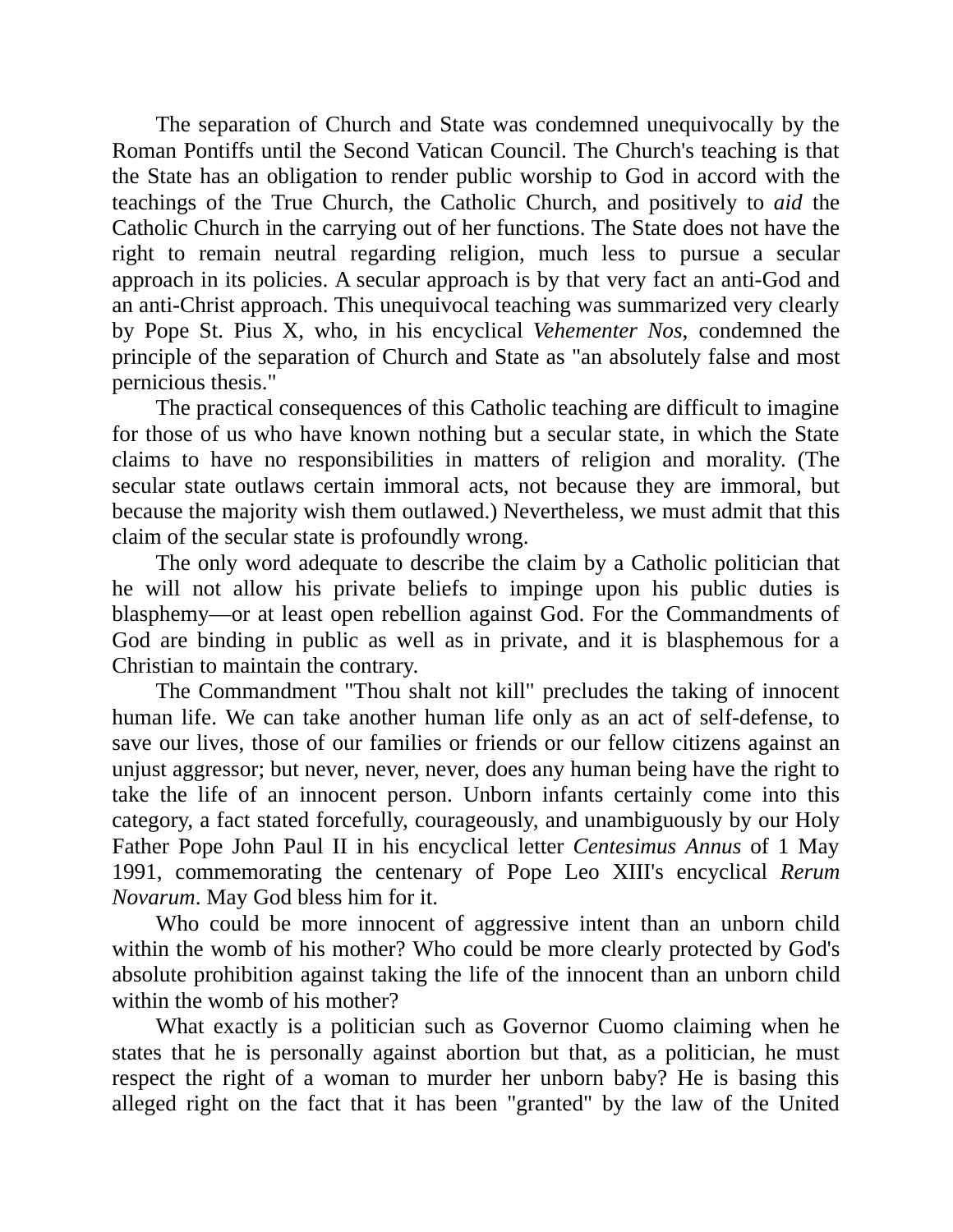States, just as it has been granted by the governments of almost every country in the Western World. In other words—and I am sure that Governor Cuomo would not dispute this—he believes that a right is acquired when it is accorded by the majority of citizens within a state. In believing this, he has accepted, in place of the Social Kingship of Our Lord Jesus Christ, and His right to rule over societies as well as individuals, the abominable theory of democracy enshrined in the French Revolution's *Declaration of the Rights of Man*, the declaration which constituted a formal and insolent repudiation of the Social Kingship of Our Lord Jesus Christ, the declaration which enshrined the greatest heresy of modern times, perhaps of all times: that authority resides in the people. On the contrary, as the Popes have taught, *Omnis potestas a Deo—"*All authority comes from God."

"Not so!" reply the revolutionaries. *Omnis potestas a populo—"*All authority comes from the people."

How well the term "revolutionaries" applies to these men! A revolution is best defined as the forcible overthrow of an established government, and this is precisely what they did. They overthrew the Social Kingship of Our Lord Jesus Christ in favor of what is rightly termed the *heresy* that authority resides in the will of the majority—the heresy that is the source of all the evils in society today.

#### <span id="page-10-0"></span>THE RISE OF A HERESY: AUTHORITY COMES FROM THE PEOPLE

It would be a mistake to imagine that the dethronement of Our Lord began at the end of the 18th Century with the promulgation by the French Revolutionaries of the so-called "Rights of Man." The process began four centuries earlier, in 14th-century Italy, during what has become known as the "Renaissance." The word is French and means "rebirth." It refers to the rebirth of classical studies which began in Italy in the 14th Century. Those engaged in these studies were known as "humanists" because their studies were concerned with purely human topics, whereas in Europe, until that time, God had been the focus for almost every aspect of scholarship and art. Music, architecture, literature, painting, drama, philosophy, cosmology and, above all, theology—the Queen of the Sciences—were centered upon the Creator, and the Creatorcreature relationship was axiomatic to every aspect of human thought.

Initially, there was no conflict between Humanism and the Church. Many humanists were also ecclesiastics. But as time passed, it became clear that the movement was tending to relegate religion to a place where it had little or no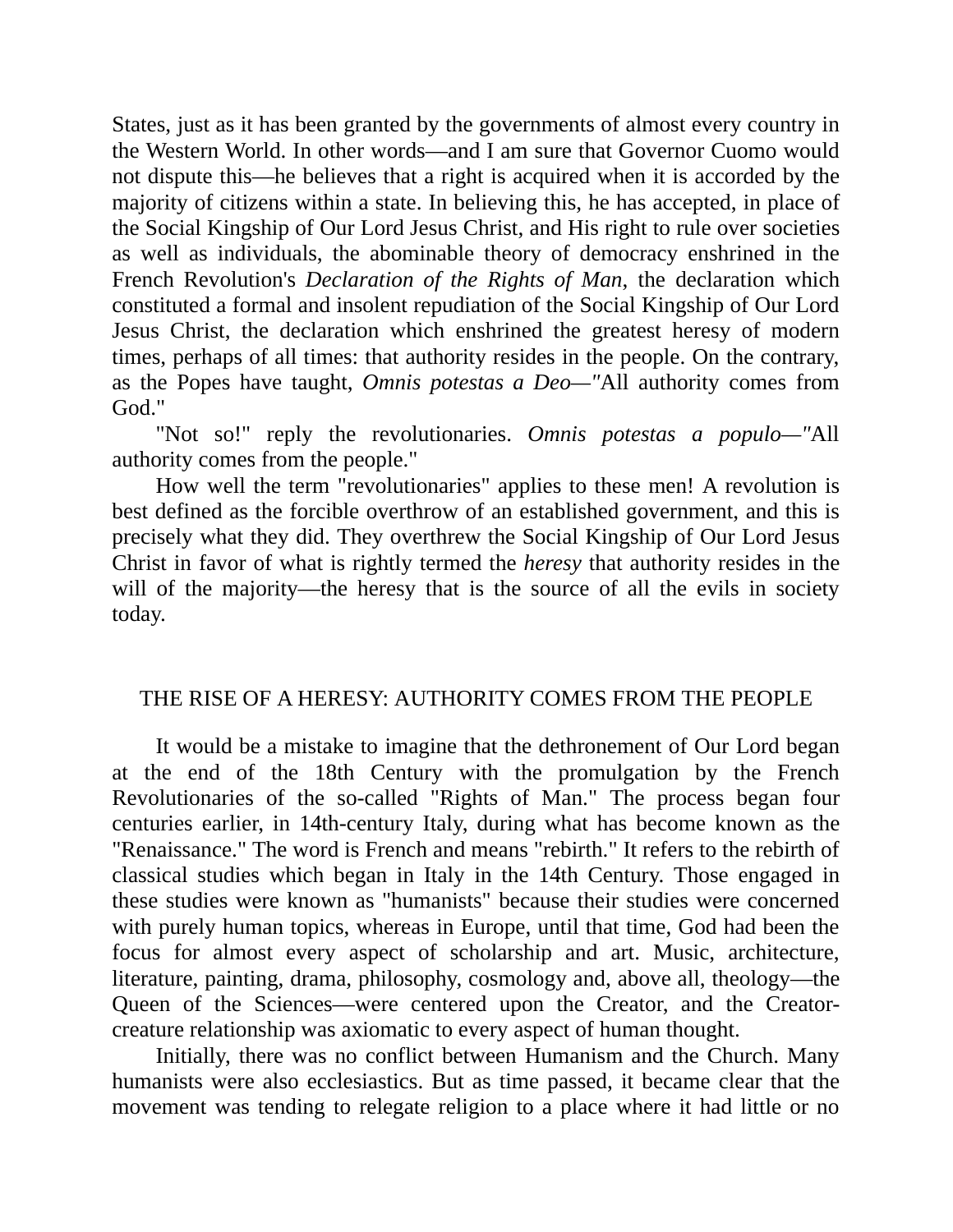influence on human thought or human behavior. This tendency was implicit rather than explicit. It gave rise to the attitude that whereas faith is valid in its own domain, *reason* should be concerned only with what is scientifically demonstrable. The Creator-creature relationship was not formally denied, but attention became focused almost exclusively on man, to the neglect of God, who was, effectively, confined to the sacristy. Man was seen as an autonomous being, the focus of truth in a world of which he was master and which he had the ability to subdue and perfect, a being capable of building an earthly paradise by his own efforts, a utopia. The extent to which these ideas were reflected in the principles of the French Revolution, and later in atheistic Communism, hardly needs pointing out.

The practical result of Humanism was the divinization of man. The more God was diminished, the more man exalted himself and became his own God. In his book *Christian Humanism* Professor Thomas Molnar provides us with the following definition: "Humanism was a doctrine, or network of doctrines, putting man in place of God, and endowing him with features that he was inevitably to abuse." [1](#page-27-0)

<span id="page-11-0"></span>I have mentioned the extent to which the principles of Humanism reached their logical conclusion in the French Revolution and in Communism, but the Protestant Reformation cannot be exempted from this charge. Our Lord Jesus Christ founded a visible Church, His Mystical Body, to continue His mission in the world until He comes again in glory. This Church was endowed with a visible head, the Bishop of Rome, the Vicar of Jesus Christ. A vicar is a person who is authorized to perform a function on behalf of another, as his officially designated deputy. The Bishop of Rome has the authority to teach infallibly the true meaning of the Scriptures as intended by their Divine Author.

The Protestant Reformers repudiated the authority of the Vicar of Christ, and hence the authority of Christ Himself. They claimed to accept the authority of the Scriptures, but the inevitable logic of Protestantism is that they accept the authority of Scripture *as each individual Protestant interprets it*. In other words, every Protestant makes his own reason his ultimate authority in religious matters. It has often been said that, in the final analysis, every Protestant is his own pope. We can go further still and state that in the final analysis Protestantism makes each Protestant into his own god. This is Humanism with a vengeance.

Catholics did not, of course, remain free from these influences, and in 1907, in the fifth year of his pontificate, Pope St. Pius X felt obliged to promulgate his encyclical letter *Pascendi Dominici Gregis*, condemning the errors of that Protestantized version of Catholicism known as Modernism, the ultimate logic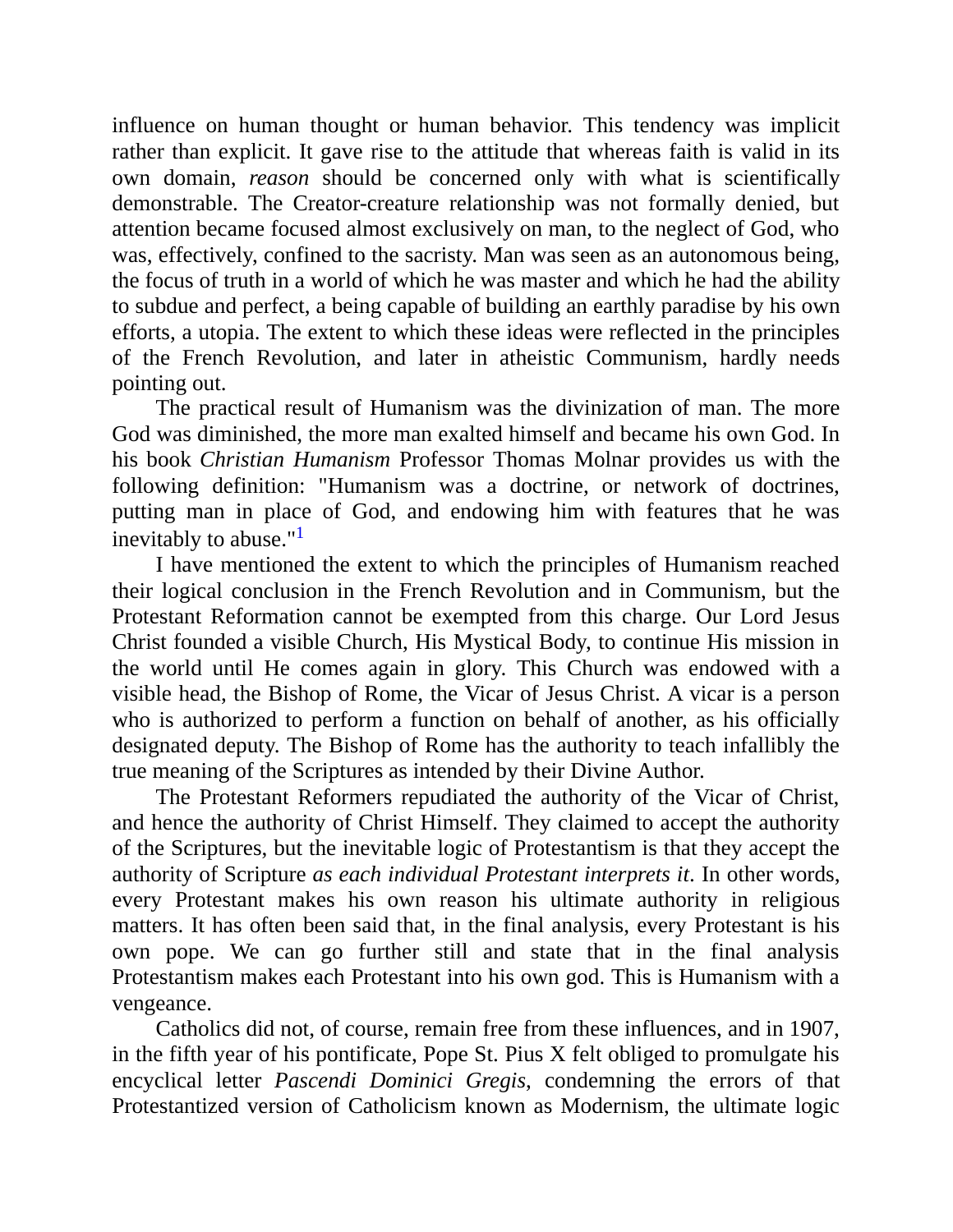of which, explained the Pope, was atheism.

The most deplorable example of man's self-deification in our day is man's arrogation to himself of God's supreme and most fundamental authority, that is, His authority over life and death.

"I," says contemporary man, "shall decide for myself when a new human life shall begin and, once it has begun, whether it shall continue or be terminated. I shall use contraception to ensure that no new life is conceived without my consent, and, should a conception take place that I deem inconvenient, I shall terminate it by abortion." The next step in this diabolical process will be the legalization of euthanasia.

Although I have said that it would be a mistake to imagine that the dethronement of Christ the King was inaugurated by the promulgation of the French Revolution's *Declaration of the Rights of Man*, there can be no doubt that this Declaration constituted the first formal repudiation of Our Lord's Social Kingship, and that it was the most influential act in the process of securing His virtually universal dethronement during the next two centuries.

Before examining the extent to which this Declaration constituted a repudiation of Catholic teaching on the authority of the State, it is necessary to have a clear grasp of the content of this teaching. The doctrine of the Popes on the authority of the State is clear and self-evident to those with a proper understanding of the Creator-creature relationship, which is fundamental to a well-ordered society.

#### THE CHURCH AND DEMOCRACY

<span id="page-12-0"></span>A state is composed of two elements: the government, or those who govern, and the governed, authority being vested in those who govern. The Church is not committed to any particular form of government, and despite the tendency of Popes to refer to "princes" in their encyclicals, they were in no way opposed to democracy, if all that is meant by this term is that those who govern are chosen by a vote (based on either limited or universal suffrage). What the Popes maintain, logically and uncompromisingly, is that the source of authority is precisely the same in an absolute monarchy, such as that of Louis XIV in 18thcentury France, as in a country where the government is chosen in a democratic election in which every citizen has the right to vote, such as the United States today. In either situation papal teaching on the source of authority is clear and has already been stated: *Omnis potestas a Deo*—"All authority comes from God." Pope Leo XIII explained in his encyclical *Immortale Dei* that: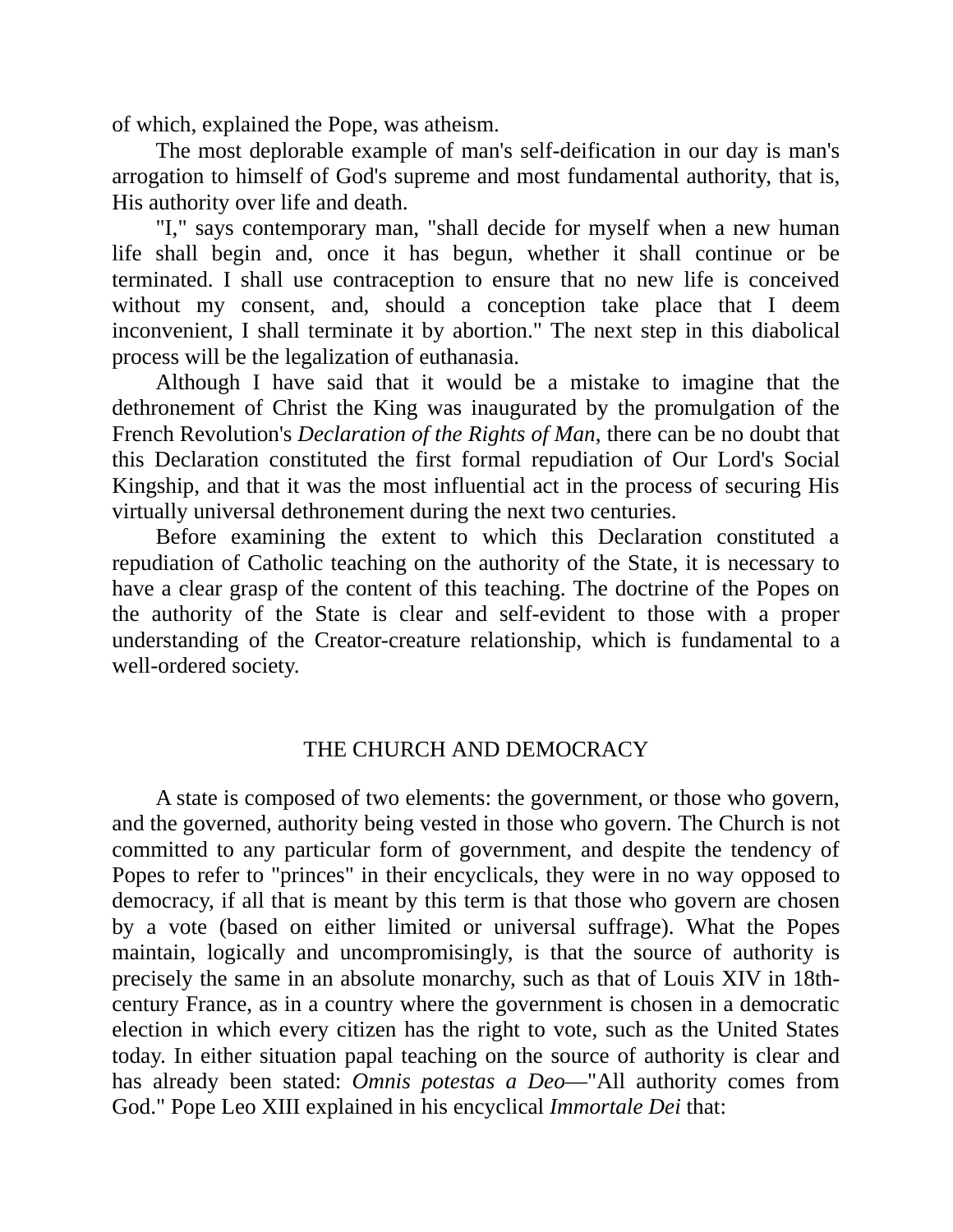Every civilized community must have a ruling authority, and this authority, no less than society itself, has its source in nature, and has, consequently, God for its author. *Hence it follows that all public power must proceed from God. FOR GOD ALONE IS THE TRUE AND SUPREME LORD OF THE WORLD. Everything without exception must be subject to Him, and must serve Him, so that whosoever holds the right to govern, holds it from one sole and single source, namely, God, the Sovereign Ruler of all. "There is no power but from God." (Rom*. 13:1).

"There is no power but from God." This quotation from Romans 13:1 states all that needs to be stated concerning the source of authority. Because those who govern derive their authority from God, and govern as His legates, and not as holding their authority from the people, no government can have a true right to enact any legislation contrary to the law of God, *even if such legislation is the manifest wish of the majority of the people*. The Church is totally opposed to any concept of democracy in which authority is said to reside in the people and in which those who govern are said to receive their authority from the people. Pope Leo XIII insisted in *Immortale Dei* that:

In a society grounded upon such maxims, all government is nothing more nor less than the will of the people; and the people, being under the power of itself alone, is alone its own ruler …The authority of God is passed over in silence, just as if there were no God; or as if He cared nothing for human society; or as if men, in their individual capacity or bound together in social relations, owed nothing to God; or as if there could be a government *of which the whole origin and power and authority did not reside in God Himself*. Thus, as is evident, a state becomes nothing but a multitude, which is its own master and ruler.

#### THE DECLARATION OF THE RIGHTS OF MAN

<span id="page-13-0"></span>Few English-speaking Catholics are familiar with the French Revolution's *Declaration of the Rights of Man* or with its background. The Rights of Man were discussed by the French National Assembly during the meetings of August, 1789 and adopted in October of the same year. Some of the articles are not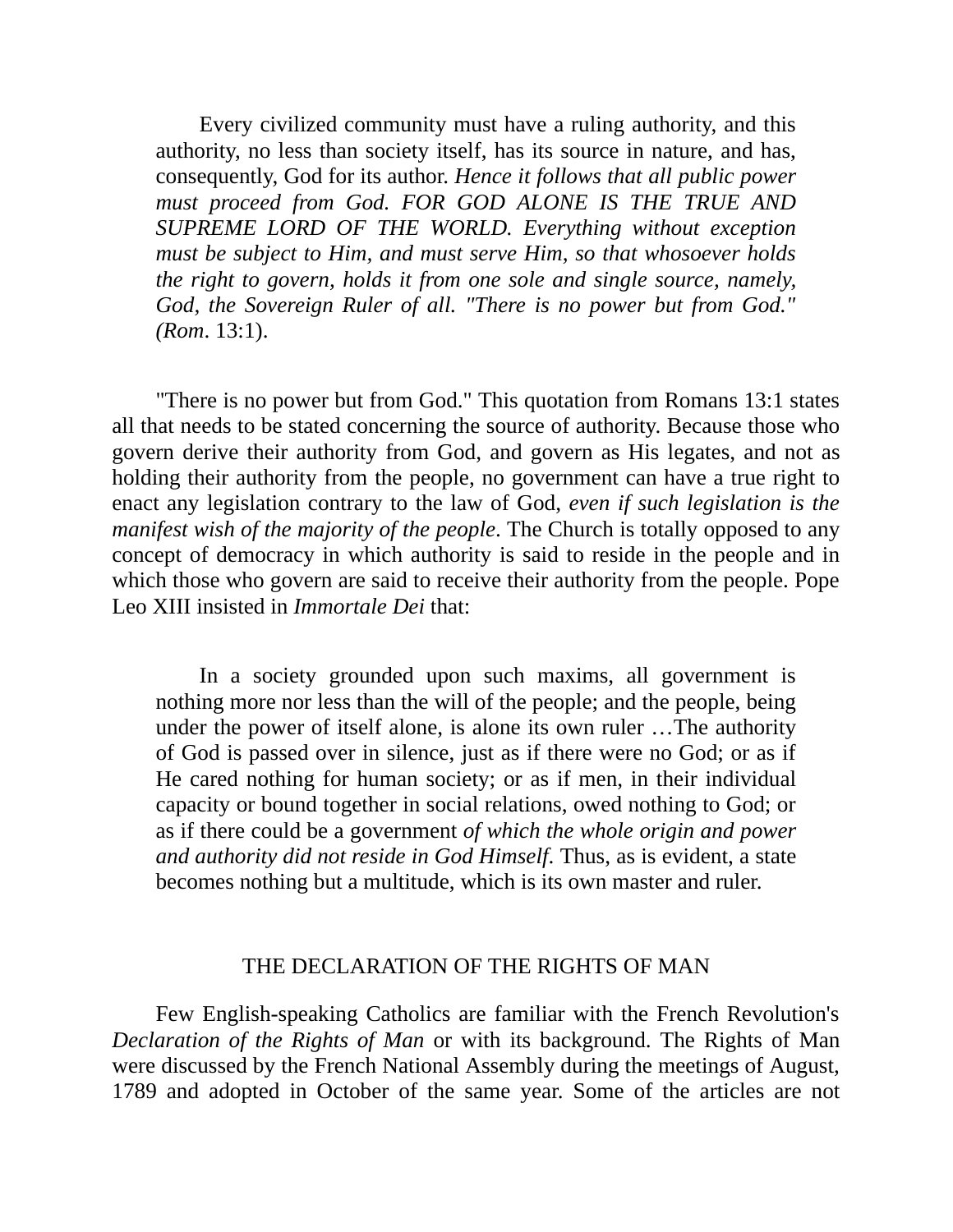simply acceptable but actually commendable, e.g., Article 7, concerning the detention of citizens; Article 8, stating that laws cannot have a retroactive effect; and Article 9, concerning those who have been arrested but whose guilt has not been proven. Other articles are ambiguous. But some others are positively incompatible with Catholicism, particularly Article 6, which begins by stating that the law is the expression of the general will. This is a complete negation of the teaching of the Church that all authority comes from God. Pope Pius VI had no hesitation in condemning the Declaration as "contrary to religion and to society."<sup>[2](#page-27-1)</sup> Acceptance of the Declaration of the Rights of Man rules out the possibility of a Catholic state and the social reign of Christ the King. This is hardly surprising in view of the Masonic origin of the Declaration. Father Denis Fahey wrote:

<span id="page-14-1"></span><span id="page-14-0"></span>That the preparation and the triumph of the French Revolution were the work of Freemasonry does not need proof since the Masons themselves boast of it. Accordingly, *The Declaration of the Rights of Man* is a Masonic production. [3](#page-27-2)

Father Fahey quoted in support of this contention a statement by Monsieur Bonnet, the orator at the Grand Orient Assembly in 1904:

Freemasonry had the supreme honor of giving to humanity the chart which it had lovingly elaborated. It was our Brother, de la Fayette, who first presented the project of a declaration of the natural rights of the man and the citizen living in society, to be the first chapter of the Constitution. On 25 August 1789 the Constituent Assembly, of which more than 300 members were Masons, definitively adopted, almost word for word, in the form determined upon in the Lodges, the text of the immortal *Declaration of the Rights of Man*. [4](#page-27-3)

Father Fahey summarized the Declaration as a formal renunciation of allegiance to Christ the King, of the supernatural life, and of membership in Christ's Mystical Body. He continued:

<span id="page-14-2"></span>The French State thereby officially declared that it no longer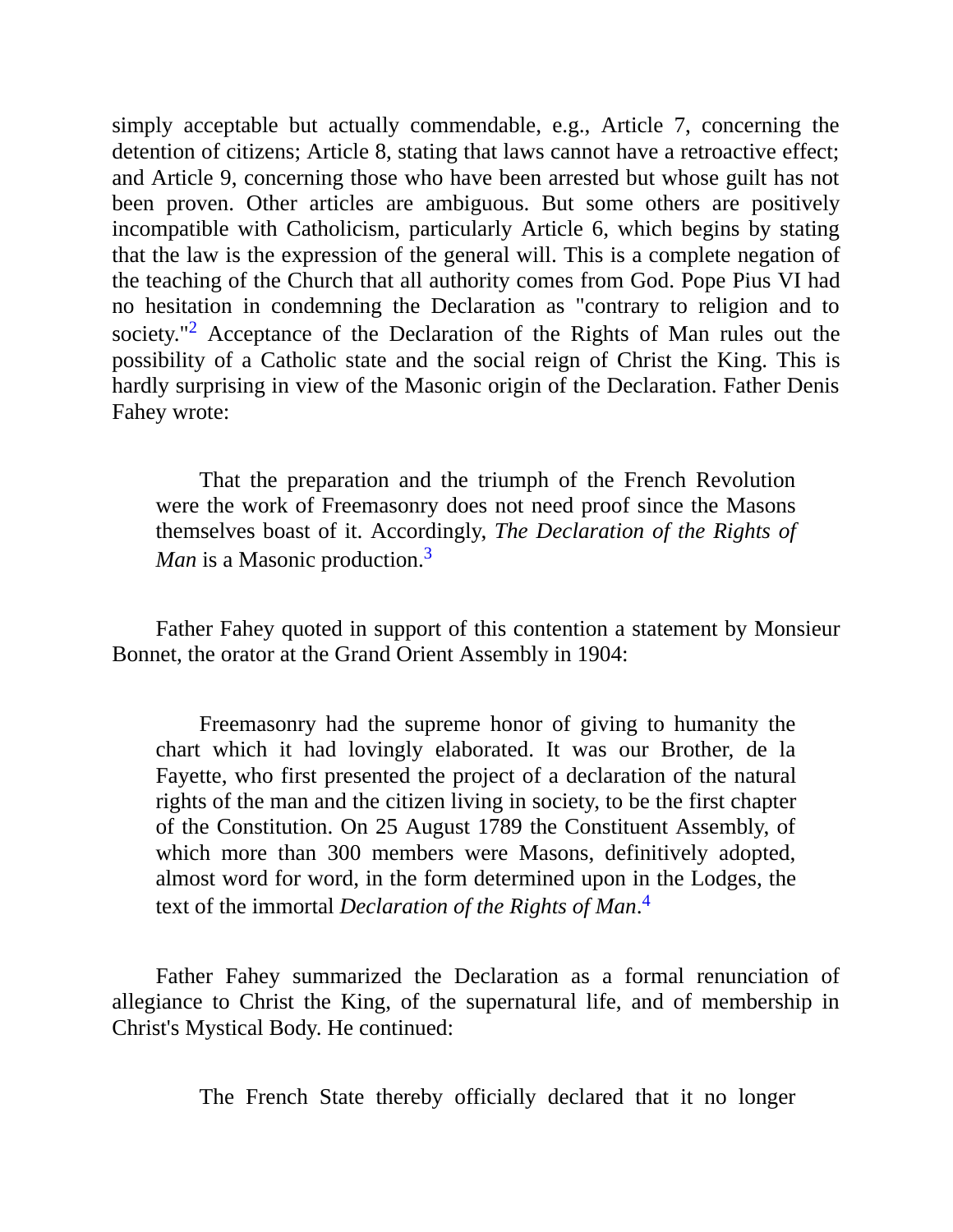acknowledged any duty to God through Our Lord Jesus Christ, and no longer recognized the dignity of membership of Christ in its citizens. It thus inaugurated the attack on the organization of society under Christ the King which has continued down to the present day.<sup>[5](#page-27-4)</sup>

The principle that all authority comes from the people is now all but universally accepted throughout the West. The basis of public morality is whatever the contemporary consensus of citizens is prepared to accept. It would be very hard to convince the average Catholic today that his country should not be governed by the will of the people or that our elected representatives are anything more than delegates of the people who voted them into power.

#### <span id="page-15-1"></span>WHAT IS A "RIGHT"?

<span id="page-15-0"></span>In his encyclical letter *Tametsi futura*, published in 1900, Pope Leo XIII commented: "The people have heard quite enough about what are called the rights of man. Let them hear about the rights of God for once." This is precisely what we shall do now.

Strictly speaking, God alone has rights which belong to Him of His very nature. As human beings we possess only contingent rights, rights which are accorded to us by God. We have a right to do only what is pleasing to God. This is synonymous with stating that we are free to do only what is pleasing to God, and the freedom referred to here is moral freedom, or moral liberty. Whenever the term "right" is used in this study, it must be taken to mean "moral freedom." To state that a man has a right to perform an action means that he is morally free to do so, and he can never be morally free to perform any act that is displeasing to God.

The fundamental meaning of the word "liberty" is the ability to act without constraint. There can be three forms of constraint: physical, psychological, and moral.

*Freedom from physical restraint* simply means the absence of any external constraint which could prevent a person from carrying out a desired action. A football player who wished to take part in an important match, but who had broken his leg and was in hospital at the time of the game, would not be physically free, or able, to participate in the event.

*Psychological liberty* is better known as free will and involves the capacity to make moral choices. It is thus restricted to angels and to men. Beings who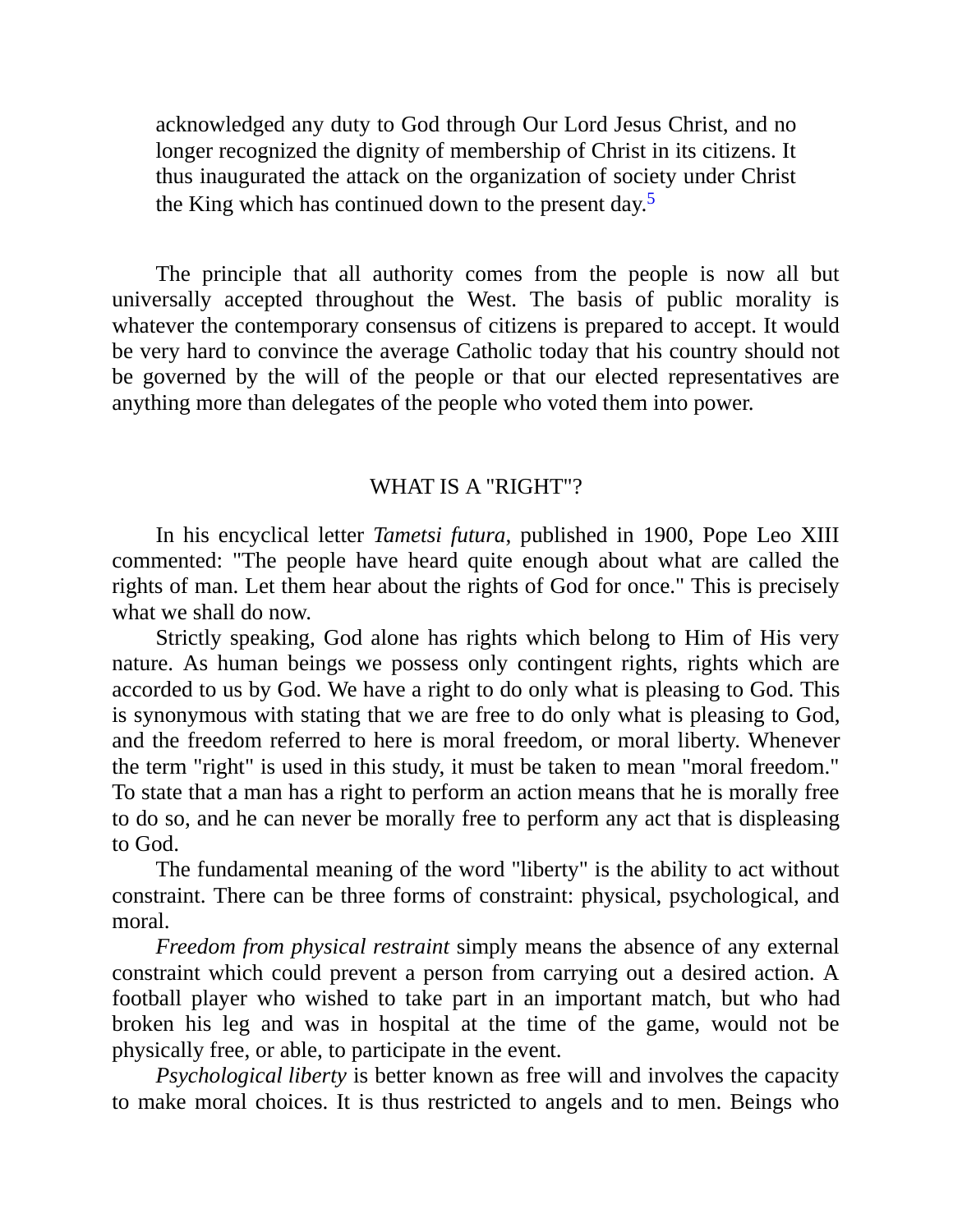possess free will, or psychological liberty, are the masters of their acts, and hence are responsible for them. Animals have physical but not psychological freedom. A pair of blackbirds necessarily selects the tree in which they will build their nest on the basis of which tree seems most useful; they cannot choose to sacrifice the better tree and select a poorer one. Nor do they possess the free will enabling them to decide *whether or not* to build a nest and raise a family, or even what type of nest to build.

It should be clear that being *physically* able to perform an action, and being *psychologically* able to choose whether to perform it, do not mean that one has a *right* to perform it. There may be a *moral* constraint against performing the action. Two simple examples should make this clear. A bank clerk might find himself in a position to defraud his employers of a large sum of money with very little likelihood of being detected. He would be physically free to perform the action, that is, he would be able to remove the money without being detected. He would be psychologically free to perform it, that is, he would be able to use, or rather misuse, his free will to commit the theft. But he would not be *morally* free to steal the money, since theft is forbidden by the Commandments of God. In this case the law of God and the law of the State concur, and just as there is no moral right to steal, there is also no legal right to steal.

But a legal right does not necessarily confer a moral right, as the following example will demonstrate. A woman may be physically, psychologically, and legally free to have an abortion, but the so-called legal right to murder her baby does not confer a true right, since murder is forbidden by the Commandments of God.

#### <span id="page-16-1"></span>CIVIL LAW AND THE ETERNAL LAW

<span id="page-16-0"></span>In his essay *The Church and the Modern State*, published in 1931 and referring specifically to the United States, Hilaire Belloc noted that laws declared invalid by the Catholic Church are not binding. He continued: "Where there is a conflict between the civil law and the moral law of the Catholic Church, members of the Catholic Church will resist the civil law and obey the law of the Church."<sup>[6](#page-27-5)</sup>

At the risk of being repetitious, I will state once more that the teaching of the Church is that the terms "right" and "moral liberty" are synonymous. We can speak of a "right" only when its object is morally licit. The Popes, Pope Leo XIII in particular, taught time and time again that there can only be a true right—that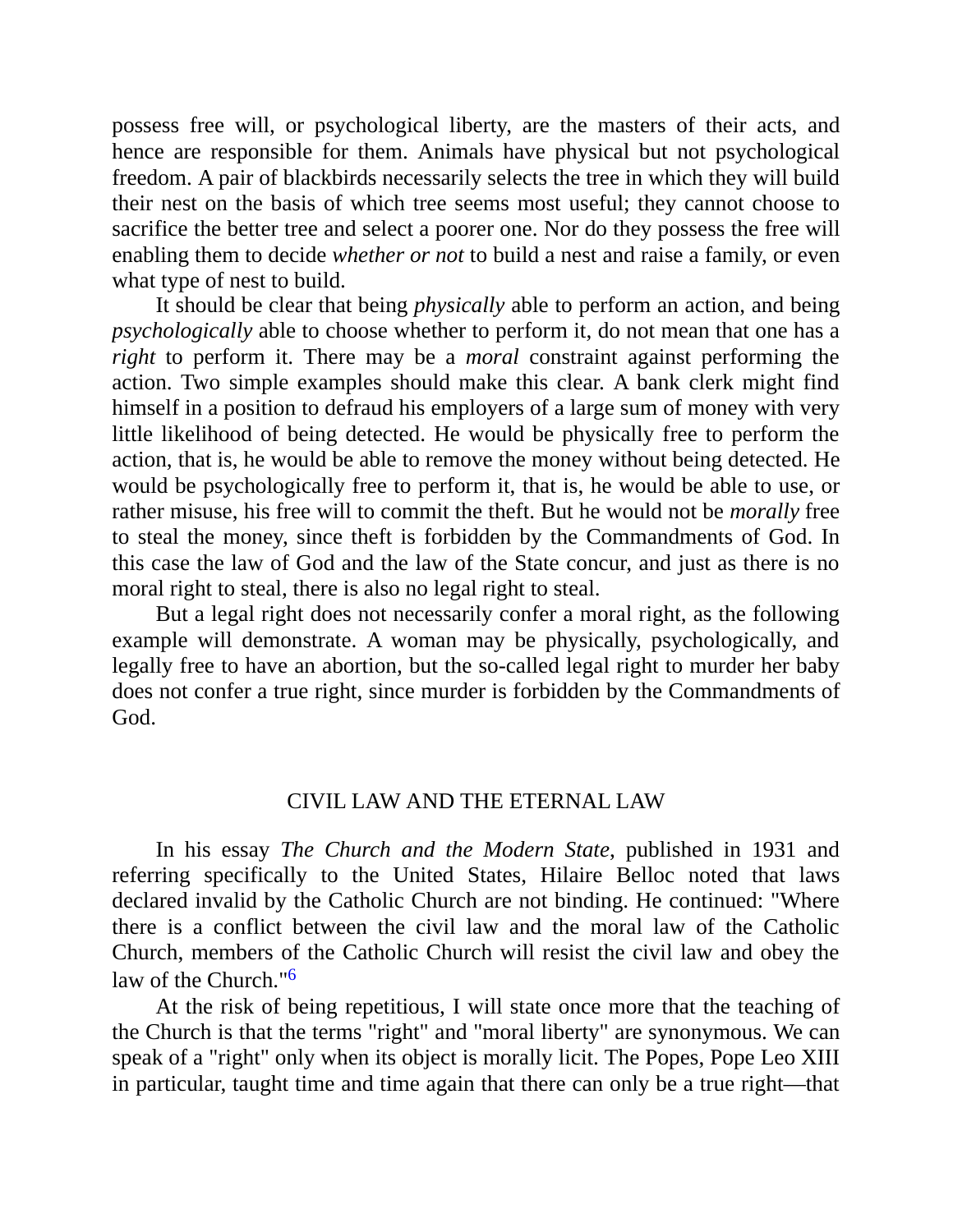is, the moral liberty—to choose that which is good and true. No human being can ever have a right to choose what is evil or false. To quote Pope Leo XIII, writing in *Libertas humana:*

The true liberty of human society does not consist in every man doing what he pleases, for this would simply end in turmoil and confusion, and bring on the overthrow of the State: *but rather in this*, that through the injunctions of the civil law all may more easily conform to the prescriptions of the ETERNAL LAW.

The teaching of Pope Leo XIII is, then, that the purpose of civil law in any state, Catholic or non-Catholic, should be to assist its citizens to conform to the prescriptions of the eternal law. However, today the laws of Great Britain and the United States are designed—I repeat, *designed—*to have precisely the opposite effect. The laws of both countries incite each and every citizen to imitate Lucifer and to say: *Non serviam—*"I will not serve."

The average citizen, and this is not hard to understand, equates what is *legally* permissible with what is *morally* permissible. Let us take divorce as an example. In Great Britain the figure for divorce is around 30% and rising, and the reason that it is not rising far faster is due to the fact that such a high proportion of couples now live together without even the formality of a civil ceremony. In the U.S.A., I understand that the divorce rate is now in the region of 50%. If the law did not sanction divorce and remarriage, the number of those who would abandon their spouses to live in new unions that would be legally as well as morally illicit would be reduced to a very small fraction of this figure.

The same can be said in the matter of abortions. If abortion had not been made legal, millions of women who have had abortions would not have done so, and, as is almost invariably the case, would have loved and cherished the babies they have murdered.

Pope Leo XIII insisted in *Libertas humana* that:

The binding force of human laws is in this, that they are to be regarded as applications of the eternal law, as in the principle of all law… *WHERE A LAW IS ENACTED CONTRARY TO REASON, OR TO THE ETERNAL LAW, OR TO SOME ORDINANCE OF GOD, OBEDIENCE IS UNLAWFUL, LEST WHILE OBEYING MAN WE BECOME DISOBEDIENT TO GOD*.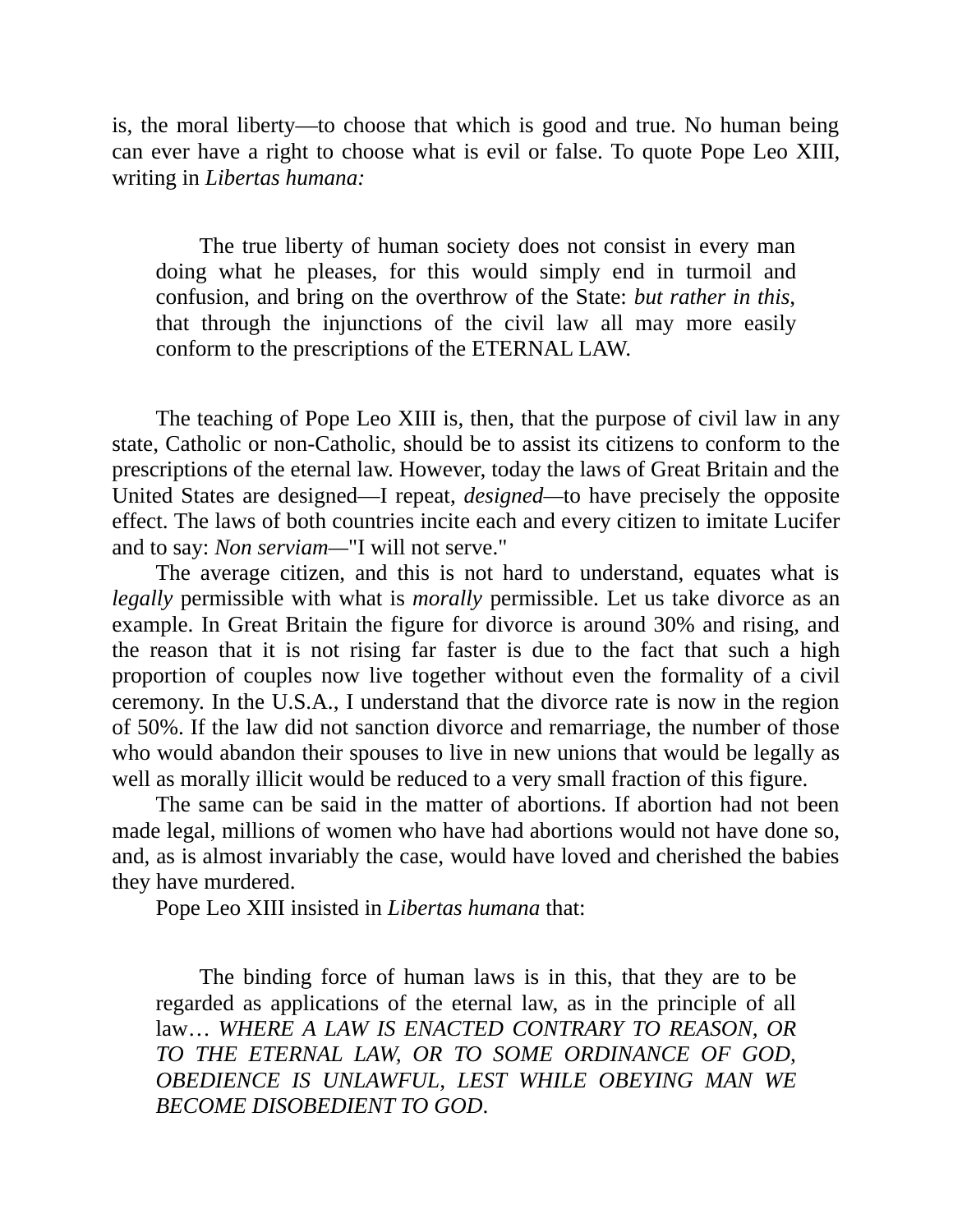Can these words not be considered a charter for the Rescue Movement? We are forbidden to obey any law that is contrary to the eternal law of God, lest while obeying man, we become disobedient to God.

This unequivocal papal teaching certainly has grave implications for any Catholic involved in the enforcement of the law. By what right can a Catholic policeman arrest those who try to rescue the unborn from abortion? By what right can a Catholic district attorney prosecute them? By what right can a Catholic judge convict them? Let such public officials not protest that they have sworn to uphold the law, because any human law contrary to the eternal law cannot be considered valid by any Catholic. But, alas, many, perhaps most, Catholics holding public office today are certainly not worthy of the glorious title of Catholic.

I quoted Hilaire Belloc earlier as stating that when there is a conflict between civil law and the moral law of the Catholic Church, members of the Catholic Church will resist the civil law and obey the law of the Church. Belloc was somewhat naive in believing this since, alas, now that precisely such a conflict has arisen in the United States with the emergence of the Rescue Movement, the overwhelming majority of Catholics involved in enforcing an immoral civil law have preferred to uphold that law rather than endanger their livelihood.

#### REACTION TO *QUAS PRIMAS*

<span id="page-18-0"></span>When Pope Pius XI promulgated *Quas Primas* in 1925, Christ the King had, to all intents and purposes, been dethroned throughout what was once referred to as Christendom. In October, 1941, in an article in *The Dublin Review*, Christopher Dawson described Europe as a secularized Christendom, its character having been largely destroyed by 200 years of secularization. "The resultant culture," he wrote, "the culture of the Liberal 19th century and of western democracy, may be described as post-Christian, i.e., it was built on Christian foundations and Christian values, but it was divorced from an organic union with Christian faith and practice."

When he wrote *Quas Primas*, Pope Pius XI had no illusions concerning the state of what had once been Christendom. He anticipated Christopher Dawson's analysis in the opening paragraph of the encyclical, noting that the manifold evils of the world are due to the exclusion of Jesus Christ and His holy law from the private lives of individuals and from the political life of almost every state.

It was the insistence of the Pope upon the social reign of Christ the King—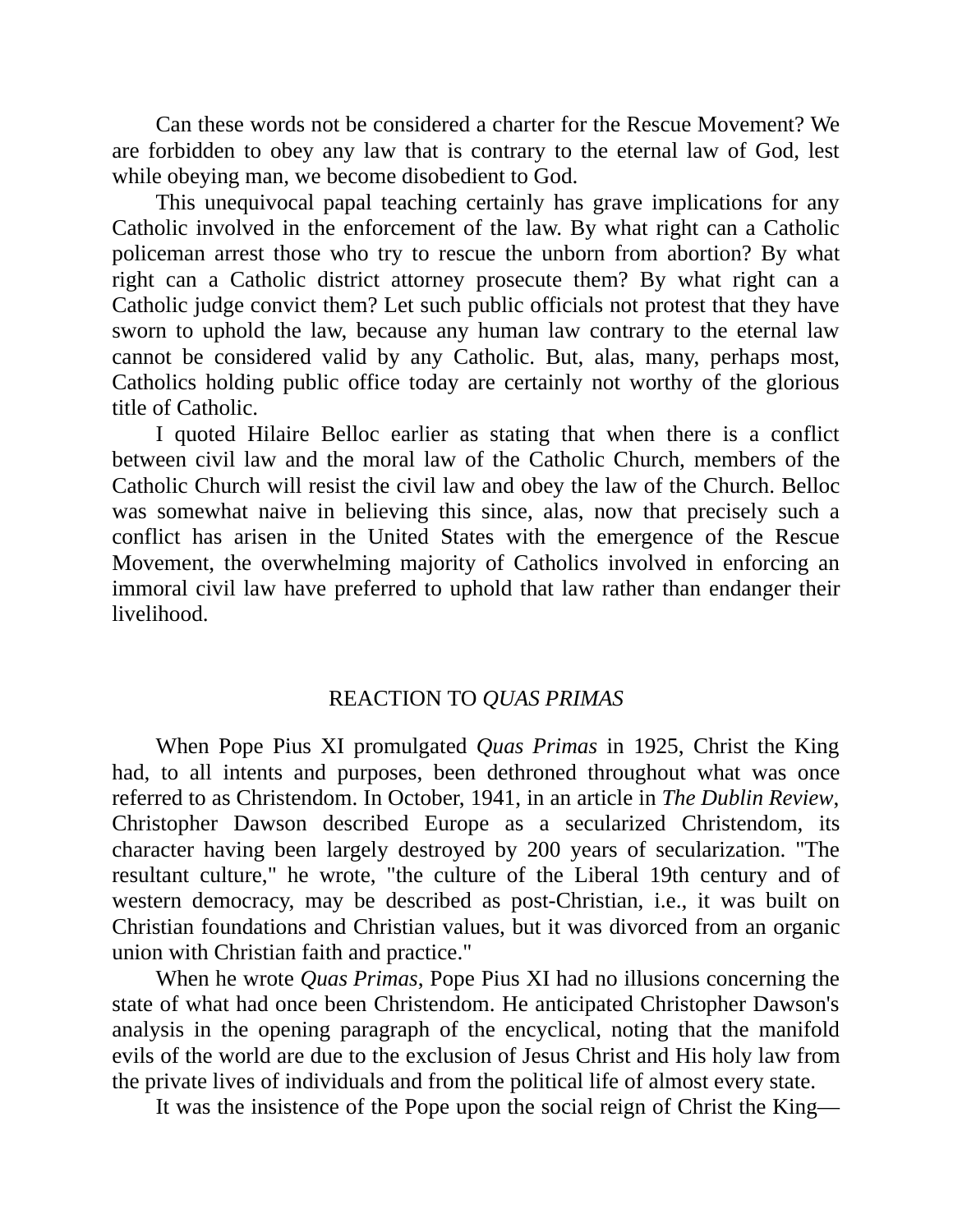on the fact that states, as well as individuals, must submit themselves to His rule —which caused such embarrassment to the bishops of the world (and nowhere more so than in the United States), which has resulted, as Hamish Fraser expressed it, in *Quas Primas'* becoming the greatest non-event in the history of the Church.

#### LIBERTY OF CONSCIENCE?

<span id="page-19-0"></span>We are all familiar with the saying that "Everyone has the *right* to his own opinion." It is not unusual to hear a Catholic state that while he disagrees with the beliefs of a member of another religion, he would give his life to defend that person's *right* to hold these beliefs. I would be surprised if most Catholics today did not agree with these sentiments, but they are both untrue and reflect the classic Liberal position on liberty of conscience, which has been condemned frequently and forcefully by the Popes.

Pope Leo XIII warned in *Libertas humana* that there are certain so-called liberties which modern society takes for granted that every man possesses as a right. These are the liberties, the Pope explained, "which the followers of Liberalism so eagerly advocate and proclaim."

#### WHAT IS LIBERALISM?

<span id="page-19-1"></span>The essence of Liberalism is the view that the individual human being has the right to decide for himself the norms by which he will regulate his life; that he has the right to be his own arbiter as to what is right and what is wrong; and that he is under no obligation to submit himself to any external authority. In the Liberal sense, "liberty of conscience" is the right of an individual to think and believe whatsoever he wants, even in religion and morality. He has the right to choose any religion, or to have no religion; and he has the right to express his views publicly and to persuade others to adopt them, using word of mouth, the public press, or any other means.

A dramatic and depressing instance of this Liberal thesis being translated into practice is the campaign for so-called "Gay Rights" in the United States and in Great Britain. Here with a vengeance are so-called "liberties," which modern society takes for granted that every man possesses as a right. In the United States you are witnessing the scarcely credible spectacle of Catholic bishops taking it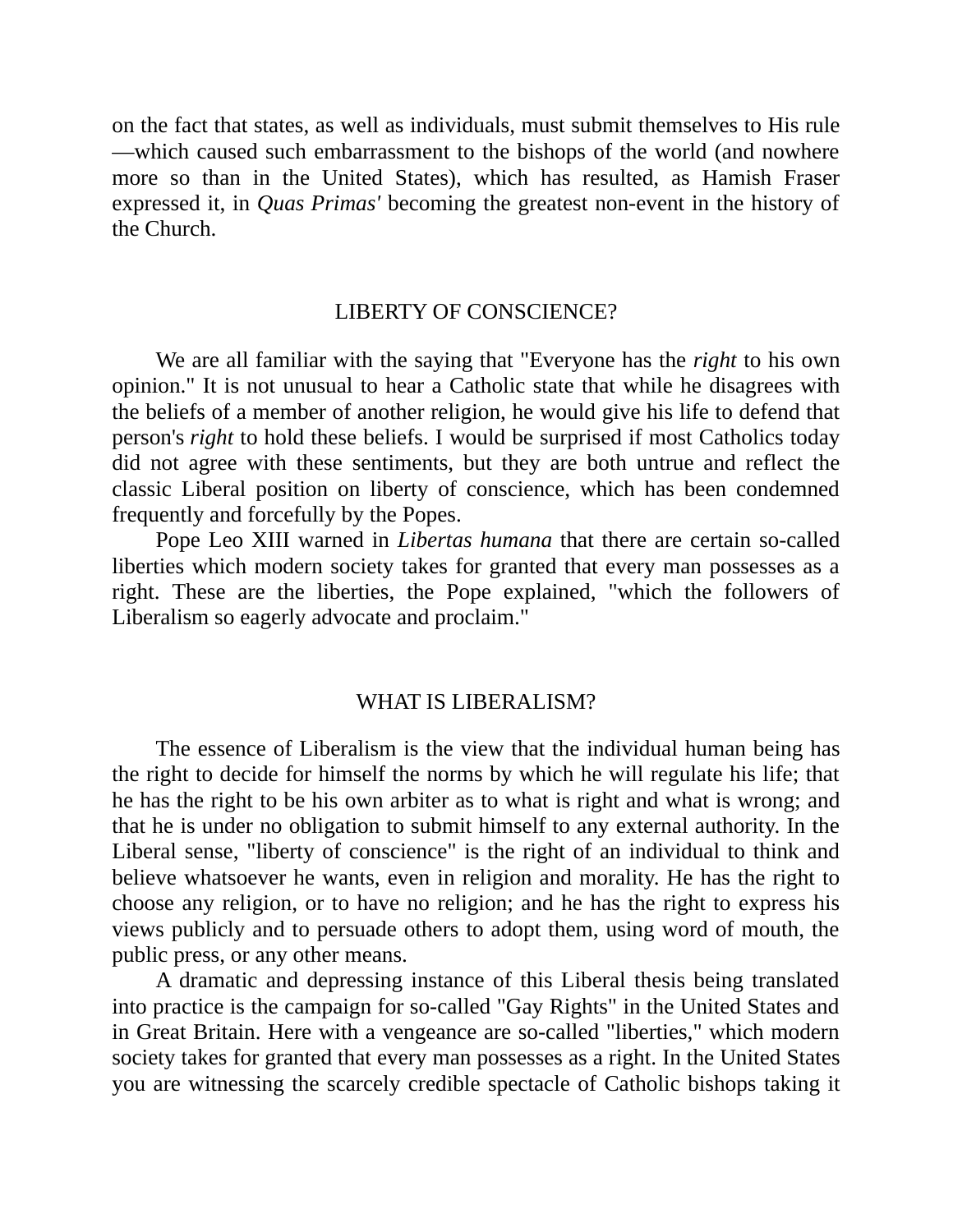for granted that homosexuals have a right to indulge in and to propagandize in favor of their unnatural vice, and even, in some cases, helping them actively in their campaign. In Connecticut in 1991 a so-called "Gay Rights Bill" was passed, primarily due to the support of the Catholic Bishops in that state. The bill even allows homosexuals to adopt or to become foster parents of young children. Dom Prosper Guéranger wrote, at a time when such an act on the part of Catholic bishops would have been unthinkable, that when the shepherd becomes a wolf, the flock has a right to defend itself. There cannot be the least doubt that the faithful in Connecticut need to defend themselves against wolves masquerading under the guise of Catholic bishops.

#### IF CHRIST IS DETHRONED, WE BECOME INHUMAN

<span id="page-20-0"></span>Dozens of books have been written examining the contemporary crisis within the Church from an orthodox Catholic standpoint. Among the two or three that should definitely be owned by every Catholic who loves his faith is *The Devastated Vineyard* by Dietrich von Hildebrand. In this book the author lamented the terrible decline of humanity, which is nearing the point of actual dehumanization. He stated that it is the superhuman task of the holy Church to save humanity, or at least her own children, from this downfall. I was interested to note that this great book was written in 1973, and that since that date 25 million unborn children have become the victims of legalized murder in the United States alone, and this slaughter is continuing at the rate of 4,300 a day. Was not Professor von Hildebrand right to refer to what he termed "this apocalyptic decline of humanity," which is nearing the point of actual dehumanization?<sup>[7](#page-27-6)</sup> What other word but "dehumanized" will do for a society which extends its protection to sexual perverts and withdraws it from unborn children so that they can be massacred by the million? Christ the King has indeed been dethroned, and the evil fruits of Liberalism can be seen everywhere around us.

<span id="page-20-2"></span><span id="page-20-1"></span>Professor von Hildebrand warned that the Church can only help mankind to draw back from the precipice upon which it is poised "if the vineyard of the Lord blossoms anew. And therefore we must storm Heaven with the prayer that the spirit of St. Pius X might once again fill the hierarchy, that the great words *anathema sit* might once again ring out against all heretics, and especially against all the members of the 'fifth column' within the Church."<sup>[8](#page-27-7)</sup> We could do no better than begin by praying that they will ring out in Connecticut.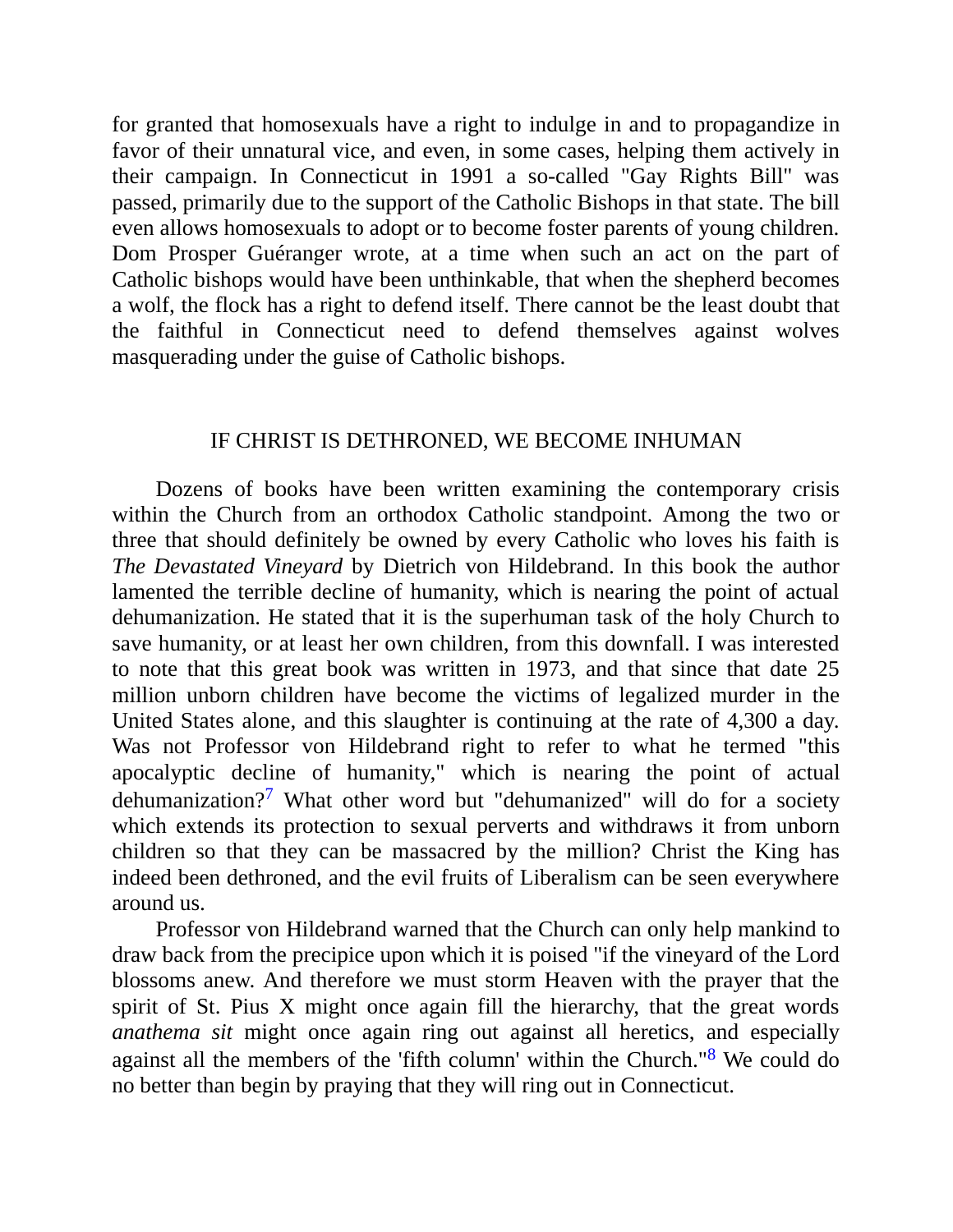#### THE FEAST OF CHRIST THE KING

<span id="page-21-0"></span>Pope Pius XI instituted the Feast of the Kingship of Christ to be observed by the whole world on the last Sunday of the month of October. The Proper of that Mass, and even more so the Breviary Office, contained frequent references to the Social Kingship of Our Lord Jesus Christ. The Pope explained that the annual celebration of the Feast would remind nations that not only private individuals but also rulers and princes are bound to give public honor and obedience to Christ.

This would certainly not be the case since Vatican II, as the Mass and Office for this feast have been systematically purged of every reference to Our Lord's Social Kingship. References have either been removed completely or replaced by references to our duty to subject ourselves to Christ the King *as individuals*. This is an interesting example of the principle *lex orandi, lex credendi*, which means, roughly, that what is in the liturgical texts corresponds with what we believe. Furthermore, the Feast has been transferred from the end of October to the end of November, to the end of the liturgical year. This is a change of considerable significance. Archbishop Lefebvre explained:

During October the liturgical year is not over and three or four Sundays remain. This signifies the reign of Our Lord over time, over peoples, over all nations. The feast has been transferred to the end of the liturgical year. What does this signify? That Our Lord will reign certainly He will, oh yes! certainly…He will reign—but at the end of time. Not now. Now, it is impossible.

I will be accused of exaggerating. No; I do not exaggerate. I am sorry to have to say this. Why? Because I heard it directly from the mouth of a papal nuncio to whom I said: "You are in the process of suppressing all the Catholic States. You have collaborated in their suppression." Then I asked the Nuncio: "And what will you do about the social reign of Our Lord Jesus Christ?" He replied: "That is no longer possible today." That is what a nuncio told me, the representative of our Holy Father the Pope. "The social reign of Christ the King is no longer possible today."

#### <span id="page-21-1"></span>TO RESTORE THE REIGN OF CHRIST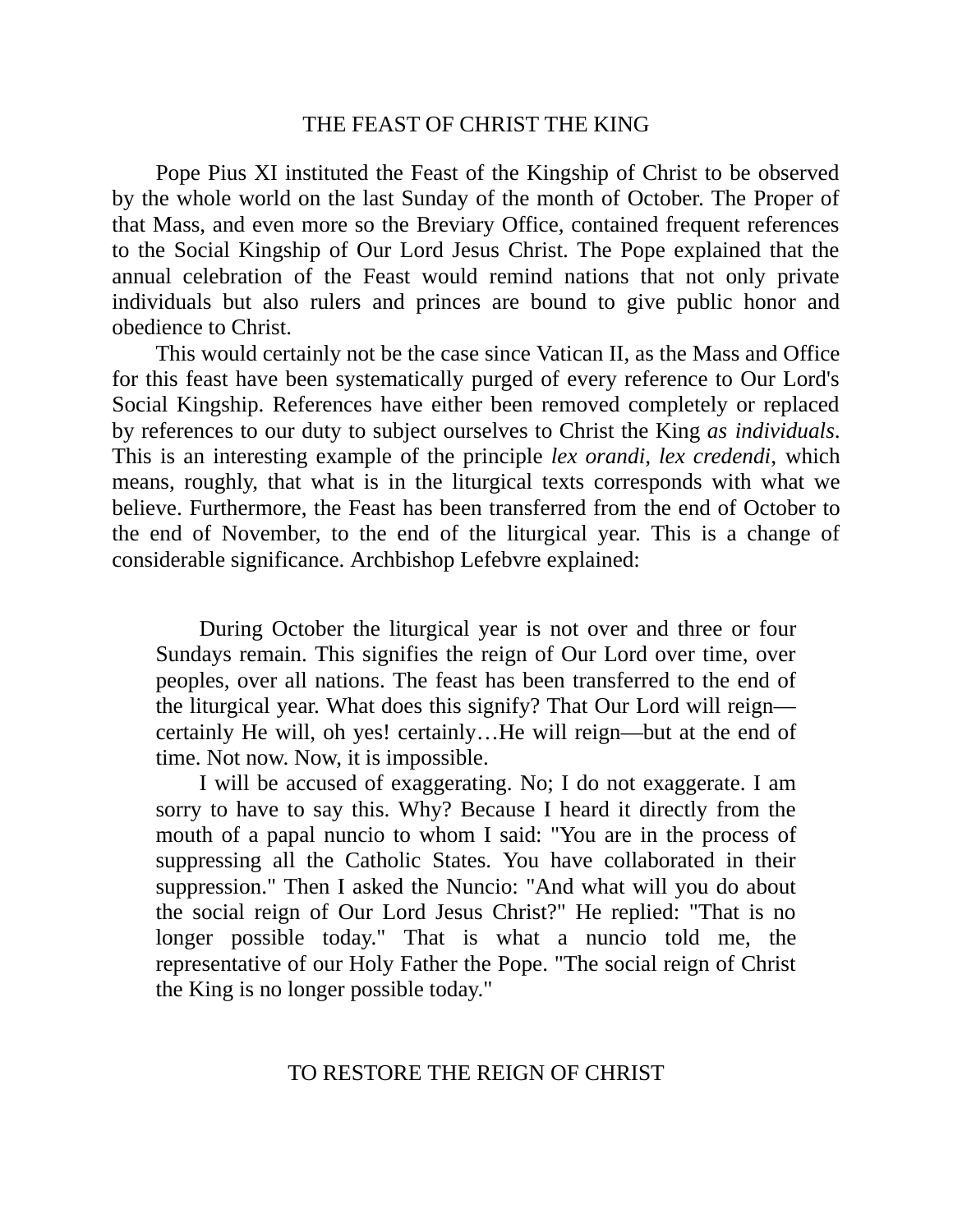We *must* make the social reign of Christ the King possible today. If we do not do all that is in our power to restore the Social Kingship of Our Lord, we are not worthy of our Baptism, we are not worthy of our Confirmation, we are not worth" of the glorious name of Catholic. There is only one solution to the problems of mankind, and that is to establish the peace of Christ in the Kingdom of Christ—*Pax Christi in regno Christi*. There is no other solution to what Professor von Hildebrand rightly termed the dehumanization of mankind.

Hilaire Belloc explained that the two alternatives for our civilization are Catholicism and chaos. Anything less than Catholicism—even if it calls itself "Christianity"—will not stand up in the long run against the encroaching barbarism. So it is we Catholics who actually hold the key both to the social reign of Christ and to the saving of our civilization. We must therefore all work toward the day when the governments of our nations (as well as all individual men) publicly recognize Christ, His Catholic Church and His holy law—and regulate themselves accordingly.

How is this to be achieved? If we wait for a lead from the hierarchy, it will not be given. The laity must take the lead and shame the hierarchy into following us.

Do *not* say that this cannot be done. It has been done with the fight for the Tridentine Mass, which is now being celebrated throughout the world to an extent that few of us would have deemed possible a few years ago. It has been done with the pro-life movement, above all with the Rescue Movement. We now have bishops participating in Rescues, God bless them for it. But they are following the lead of the laity.

During the Protestant Reformation, almost all the clergy in England accepted the new religion without protest until, in the West of England, they were forced to return to the traditional Faith and the traditional Mass by relatively uneducated peasants. The fact that one reluctant priest was cut to pieces with agricultural implements seems to have given his confreres considerable encouragement in returning to the Catholic Faith! Hamish Fraser insisted frequently and forcefully that society, the social kingdom of Our Lord, is our milieu as laymen, and that we must make our presence felt. Hamish Fraser was a convert from Communism, and the great legacy which he brought from his Communist background was his commitment to action.

We can fight for the Social Kingship of Our Lord without the need of approval or leadership from our bishops. We can and must mobilize all citizens of good will, whether they are Catholic or not. There were Protestants and even Jews who fought the "Gay Rights Bill" in Connecticut, and they were undermined by our bishops.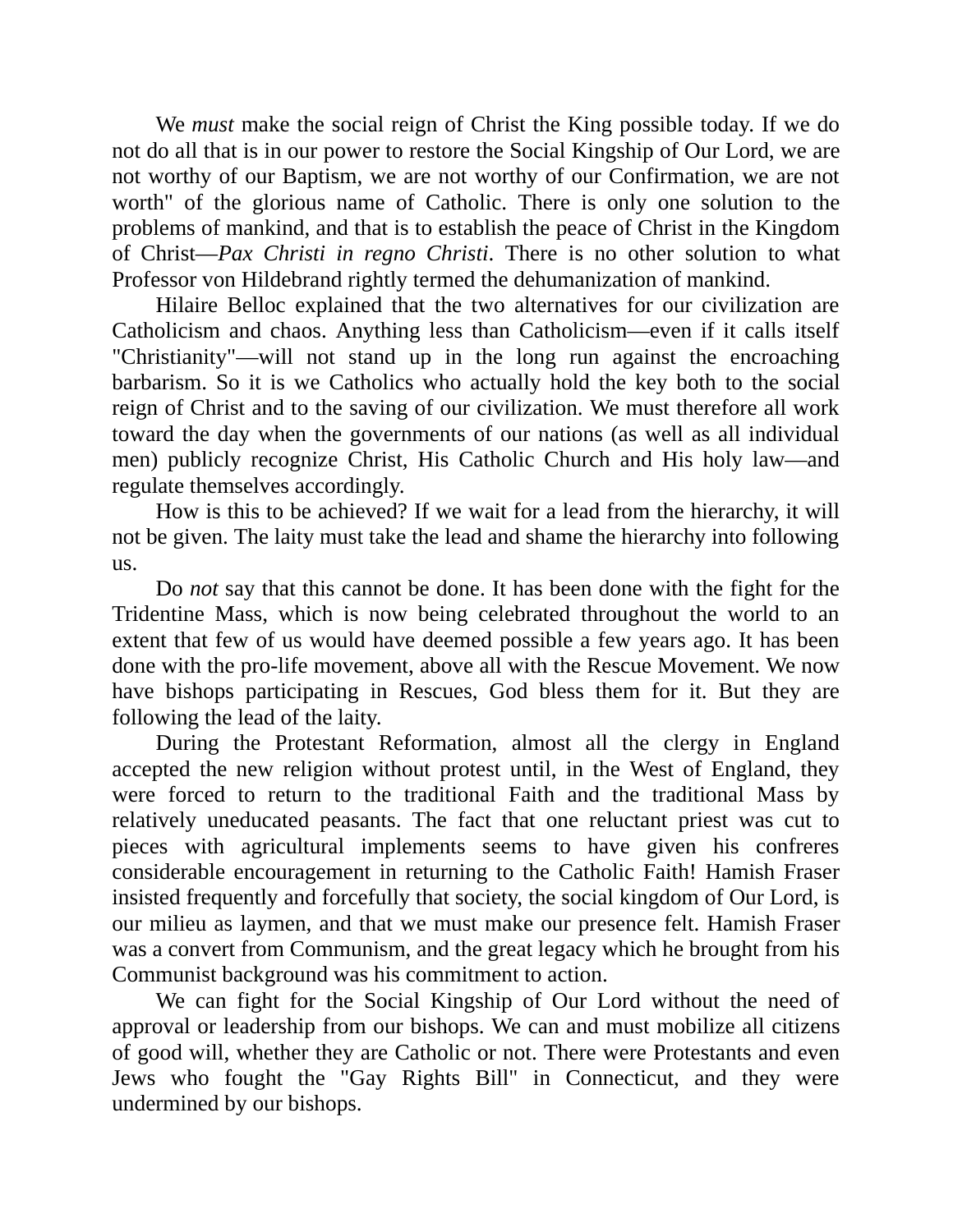If anyone reading this honestly believes that society cannot be changed, I can only reply: "Tell that to the homosexuals, tell that to the abortionists." They *have* changed society, they have corrupted it, dehumanized it, but they knew what they wanted and they were prepared to fight for it, and they are still prepared to fight for it. Shall the children of light show less zeal than the children of darkness?

<span id="page-23-0"></span>Rather than offer a plan of detailed suggestions for action, which limitations of space would not permit in any case, I will appeal to all Catholics to subscribe to *The Remnant*. It is a serious journal with a serious purpose for serious people[\\*](#page-28-0) We can use it to inform ourselves and to motivate ourselves into launching a crusade to restore the Social Reign of Christ the King in our neighborhoods and in our countries.

This is a providential moment to begin this crusade. There is a definite revulsion among basically decent people at what they see happening to society, and, as Catholics, we can mobilize them to campaign against so-called "rights" which, as I hope that I have demonstrated in this study, are not rights at all, and cannot be rights, because they are contrary to the law of Christ the King.

Let us begin the campaign to restore our King to His rightful throne by working to overthrow the diabolic trinity of abortion, pro-homosexual legislation, and pornography. These are evils that cry to Heaven for vengeance. They were not legal when we were children, and they can be made illegal once again.

"Impossible," you may say. Why impossible? Impossible because we, as the children of light, are not as prepared to commit ourselves to the fight for what is good as the children of darkness are to commit themselves to the fight for what is evil?

Because all men are subject to the law of Christ the King, particularly in what concerns the natural law, which is engraved in the heart of every human being, we must, as I have just suggested, do all in our power to enlist the support of both Catholic and non-Catholic people in the fight for those basic decencies which are absolutely essential to the social reign of Christ and without which society will disintegrate. As Professor von Hildebrand has warned us, we shall even become dehumanized. Would any reader deny that if an American Catholic wishes to seek inspiring leadership in the fight to uphold the fundamental moral principles of our faith, he is more likely to find it by listening to Senator Jesse Helms than to 99% of the so-called Catholic bishops?

Although few Protestants could articulate the doctrine of Christ's Kingship in the formal manner that it is explained in *Quas Primas*, many of them believe and profess it almost by instinct. The outstanding prolife journal in the English-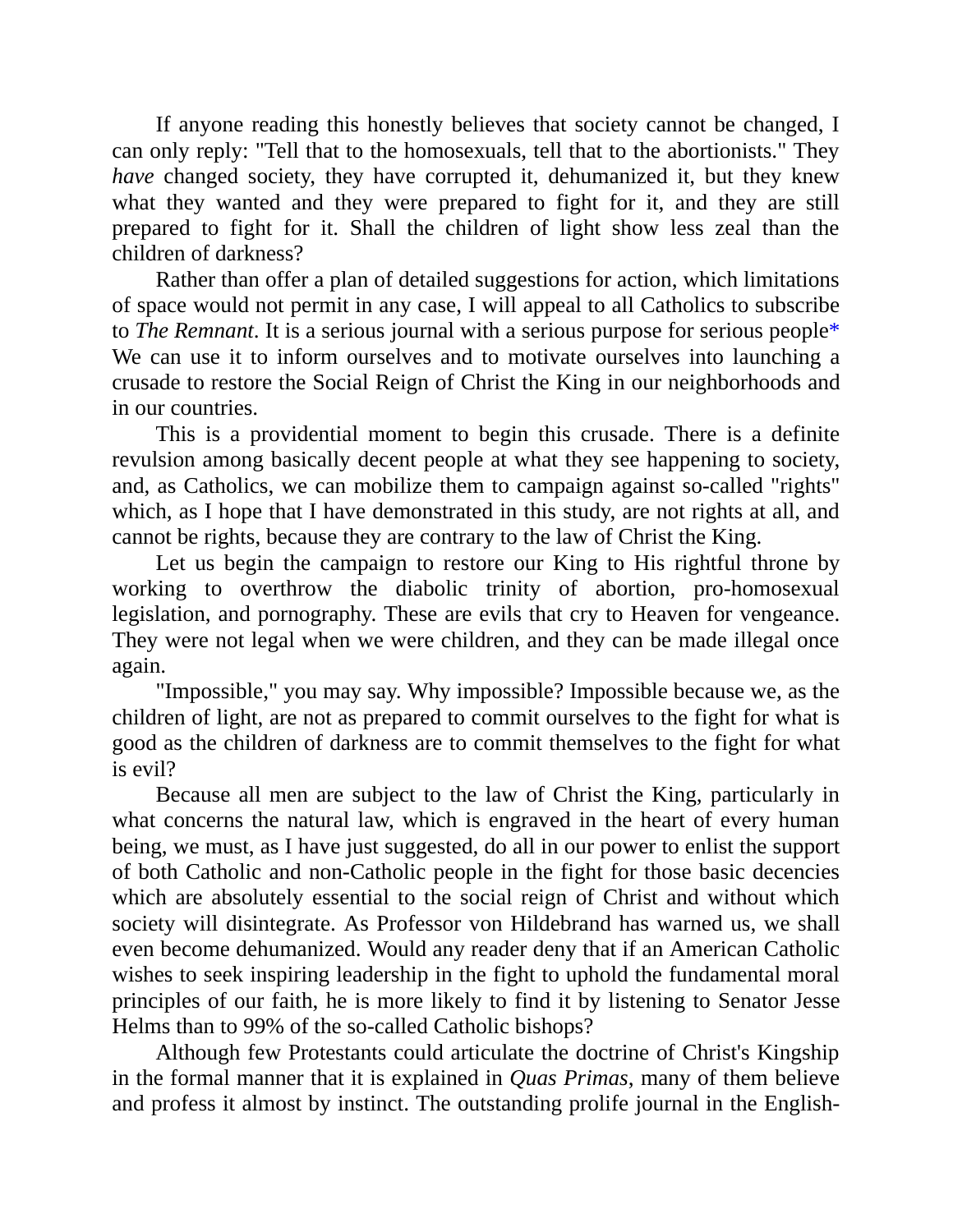speaking world is certainly *The Rescuer* (P.O. Box 320, Drexel Hill, PA 19026). In its September, 1991 issue it republished an article from a secular journal concerning the historic 1991 Rescue in Wichita. The report began with an account of the action and the words of a Protestant lady. There is an obvious contrast between this lady's stand and that of virtually all the English-speaking bishops of the post-conciliar era. There could be no testimony more eloquent to the abysmal state to which Holy Mother Church has been reduced in our countries.

The following report is from Wichita, Kansas:

WICHITA, KANSAS—Pam Schuffert stood at the barricades, a hefty woman in overalls stitched in neon colors with admonitions from Proverbs, holding in one hand a copy of an order from U.S. District Judge Patrick F. Kelly.

In the other hand she clutched the worn leather-bound Bible she has carried in previous protests and during the 150 days she has spent in jail since taking up a fervent defense of the unborn.

"We'll obey the laws of man when we can," she declared into the loudspeaker, waving Kelly's order, "but we have to obey the laws of God. God's word shall stand over every earthly judge. We say *this* judge stands in contempt of a higher judge."

"We say this judge stands in contempt of a higher judge." Could Pope Leo XIII have expressed the doctrine of Christ the King more clearly? And alas, the judge that she indicted for being in contempt of a higher judge, Judge Patrick F. Kelly, claims to be a Catholic! What, one wonders, would Hilaire Belloc have thought of this? "Where," he wrote, "there is a conflict between civil law and the moral law of the Catholic Church, members of the Catholic Church will resist the civil law and obey the law of the Church." Yet, here we have a so-called Catholic judge who is not simply ready but eager to imprison Protestants who uphold the law of God as taught by his own Church, a law which he looks upon with total contempt.

On 25 October 1991 I watched a program on BBC TV concerning the crusade against pornography by an American lady named Andrea Dworkin. She quoted statistics to the effect that today one in three girls in the United States is subjected to sexual abuse within her home. Can Dietrich von Hildebrand be accused of exaggeration in speaking of the dehumanization of contemporary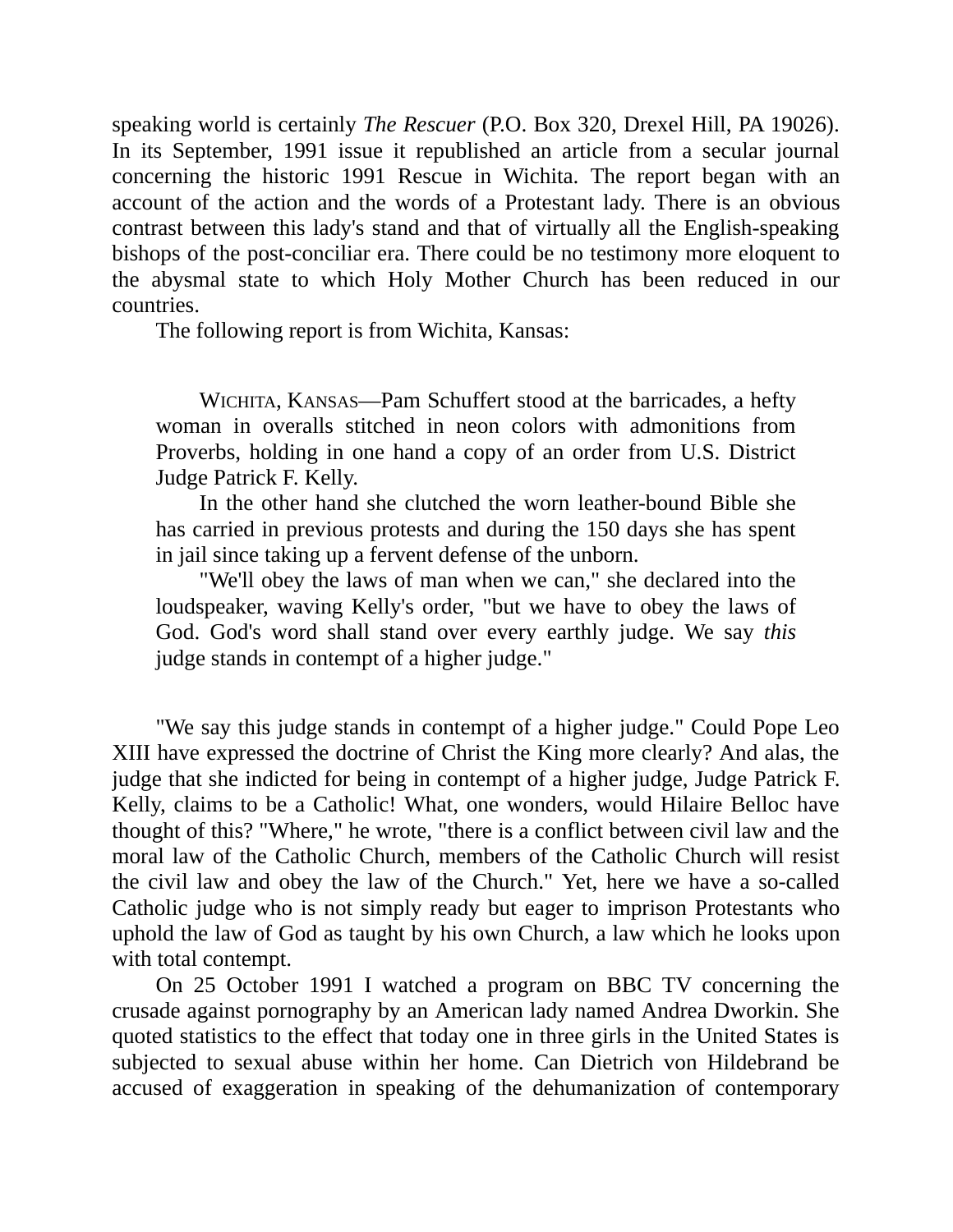society? Andrea Dworkin claimed that pornography plays a significant role in the explosion of child abuse, and I am sure that she is correct. I was interested and saddened—to note that she did not invoke the name of God even once during the entire program. Her opposition to pornography was based entirely on the fact that it is a violation of women's rights—which is perfectly true. But, as I explained earlier, all human rights are contingent; they exist only because they are accorded to us by Christ the King. What was most interesting in her argumentation was her attack upon the so-called "free speech" protected by the First Amendment to the American Constitution: "The golden rule in the United States," she stated, "is that we must have free speech." But Andrea Dworkin went on to explain in the most articulate manner that there are values which must take precedence over free speech. Even from a secular perspective, she could see that rights are not absolute. But I am afraid that many English-speaking bishops would not agree with her.

Hamish Fraser was very fond of quoting Edmund Burke's dictum that for the triumph of evil it is only necessary that good men do nothing. If we do nothing, can we even call ourselves "good men"?

"Christ is the ruler of the kings of the earth" and He must reign: *Opportet illum regnare*. It is to be hoped that many will follow the example of Hamish Fraser in dedicating their entire lives to re-establishing that reign.

#### OUR FIRST TASK

<span id="page-25-0"></span>Dietrich von Hildebrand taught correctly that in a state consisting principally of non-Catholics it is the vocation of Catholics to act as a leaven, but how can they do this when their commitment to the Kingdom of Christ the King is, in most cases, so manifestly inferior to that of so many devout Protestants?

This means that, in re-establishing the reign of Christ the King, our first task must be to re-evangelize the Catholic community. We must fight for orthodox religious instruction in our schools, and above all, for a liturgy in which Our Lord is recognized clearly as our King, and this must be the traditional Mass of the Roman Rite, the Tridentine Mass. The liturgy of the traditional Mass is focused upon God, that in the New Mass is focused upon the community. The reign of Christ the King cannot be established until He becomes once more the center of our lives.

Christ is the ruler of the kings of the earth and He must reign—*Opportet illum regnare*. Let us take the first and most important step in dedicating ourselves to re-establishing that reign by implementing in our own lives the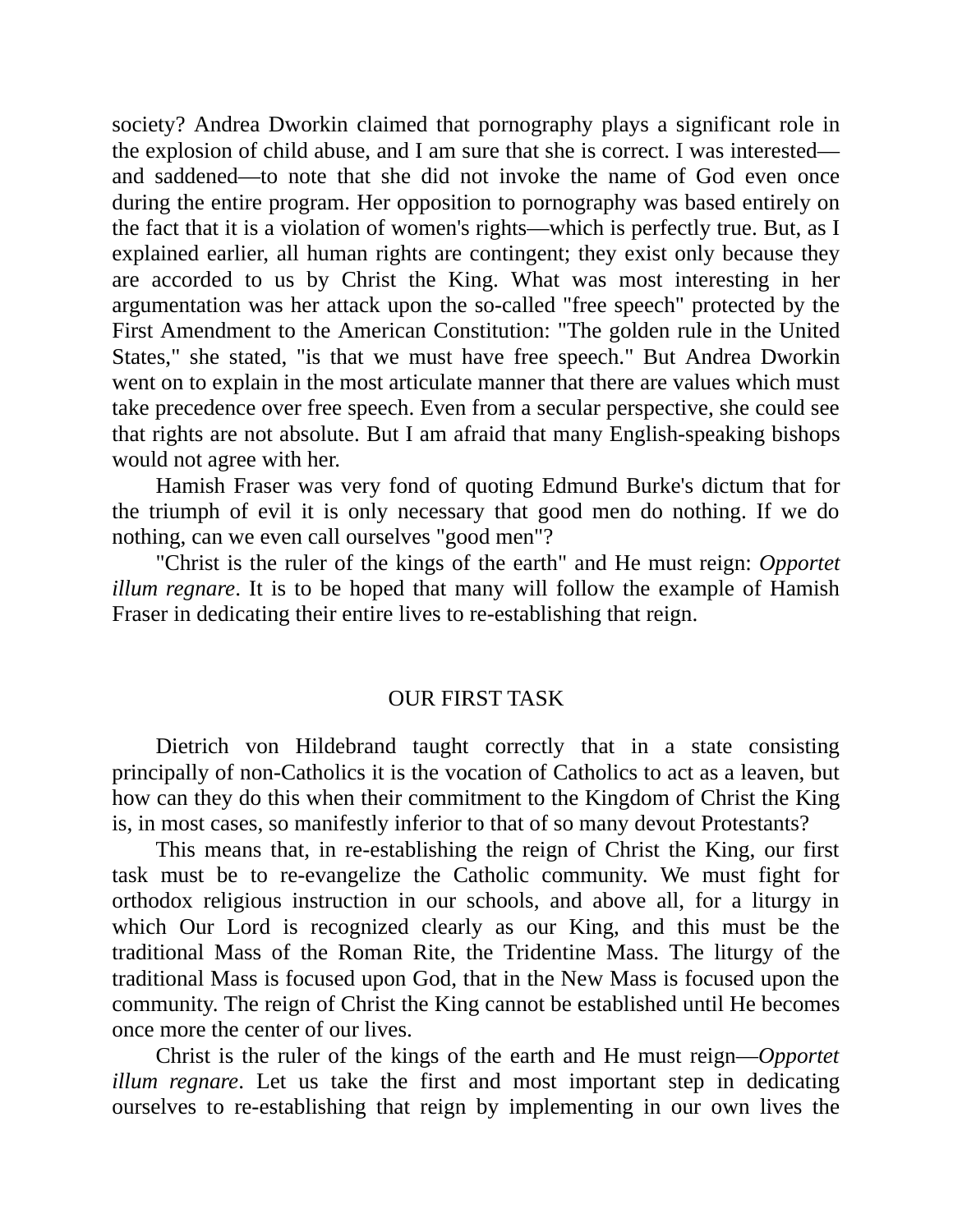requirement for prayer and penance demanded by Our Lady of Fatima. If this is done, and if Russia is consecrated to her Immaculate Heart by the Pope in union with the bishops of the world, she promised that many souls will be saved, Russia will be converted, and there will be peace. Thus her Immaculate Heart will triumph. With the triumph of the Immaculate Heart of Mary will come the re-establishment of the Kingdom of Christ the King.

I would like to conclude on a note of optimism. Our Lady has promised that, in the end, her Immaculate Heart *will* triumph. She has promised this, and she will fulfill what she has promised.

This means that without doubt her Son will reign—He *must* reign! *Opportet illum regnare*.

It is our duty and our privilege to dedicate our lives to re-establishing this reign, to achieving the re-enthronement of Christ the King. *Opportet illum regnare*.

"He must reign! He must reign!"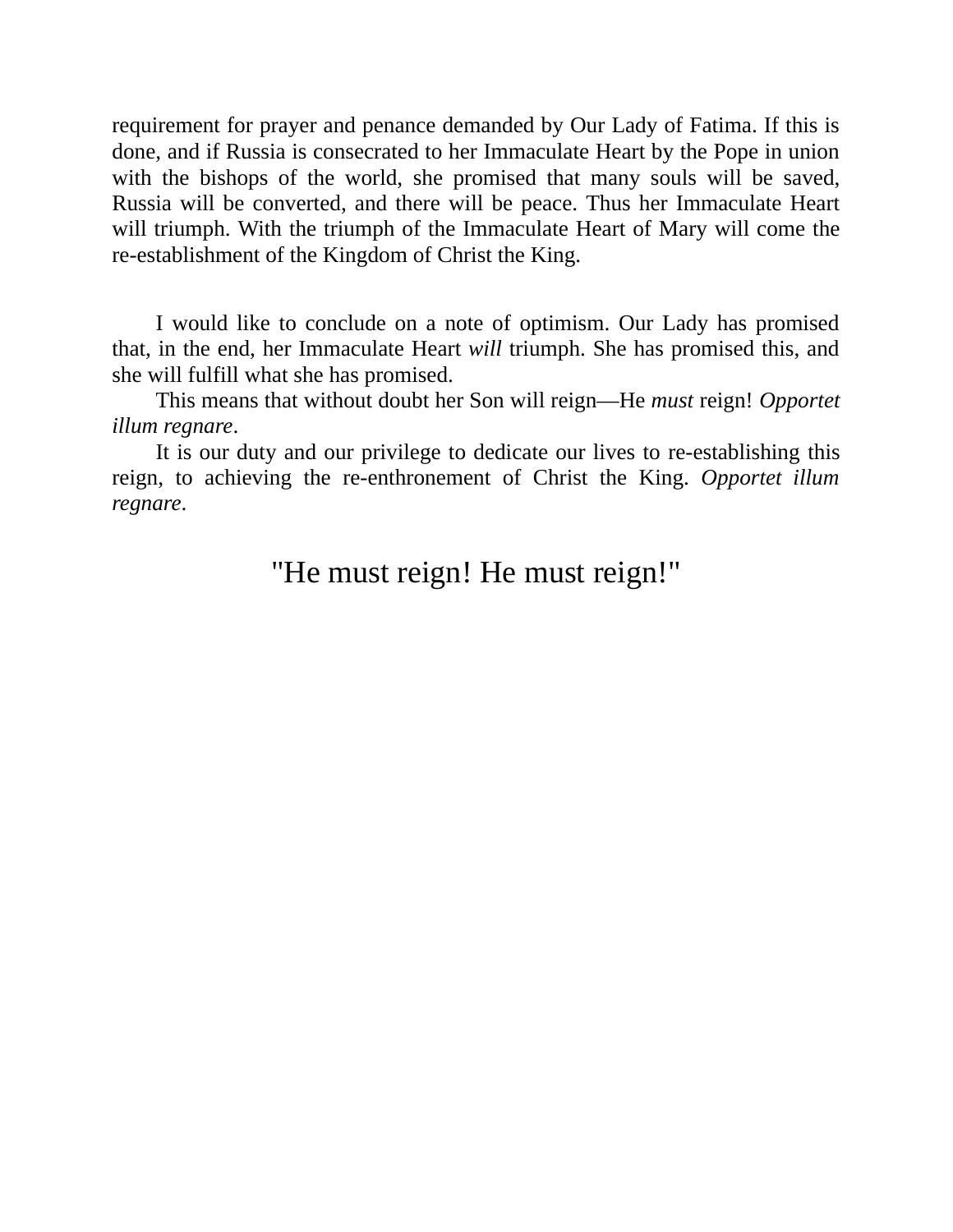#### **NOTES**

- <span id="page-27-0"></span>. T. Molnar, *Christian Humanism* (Chicago, 1978), p. 29.
- <span id="page-27-1"></span>. Encyclical Letter *Adeo nota*, 23 April 1791.
- <span id="page-27-2"></span>. Foreword to G. Dillon, *Grand Orient Freemasonry Unmasked* (London: Britons Publishing Company —now, Chulmleigh: Augustine, 1965), p. 16.
- <span id="page-27-3"></span>. Ibid., pp. 16-17.
- <span id="page-27-4"></span>. Ibid., p. 17.
- <span id="page-27-5"></span>. H. Belloc, *Essays of a Catholic* (London, 1931), p. 84. (This work was republished in 1992 by TAN Books and Publishers, Inc.)
- <span id="page-27-6"></span>. D. von Hildebrand, *The Devastated Vineyard* (Chicago: Franciscan Herald Press, 1973), p. 52. (Reprinted by the Catholic Media Apostolate, Box 255, Harrison, N.Y. 10528, at \$15.50 including postage and handling.)
- <span id="page-27-7"></span>. Ibid., p. 54.